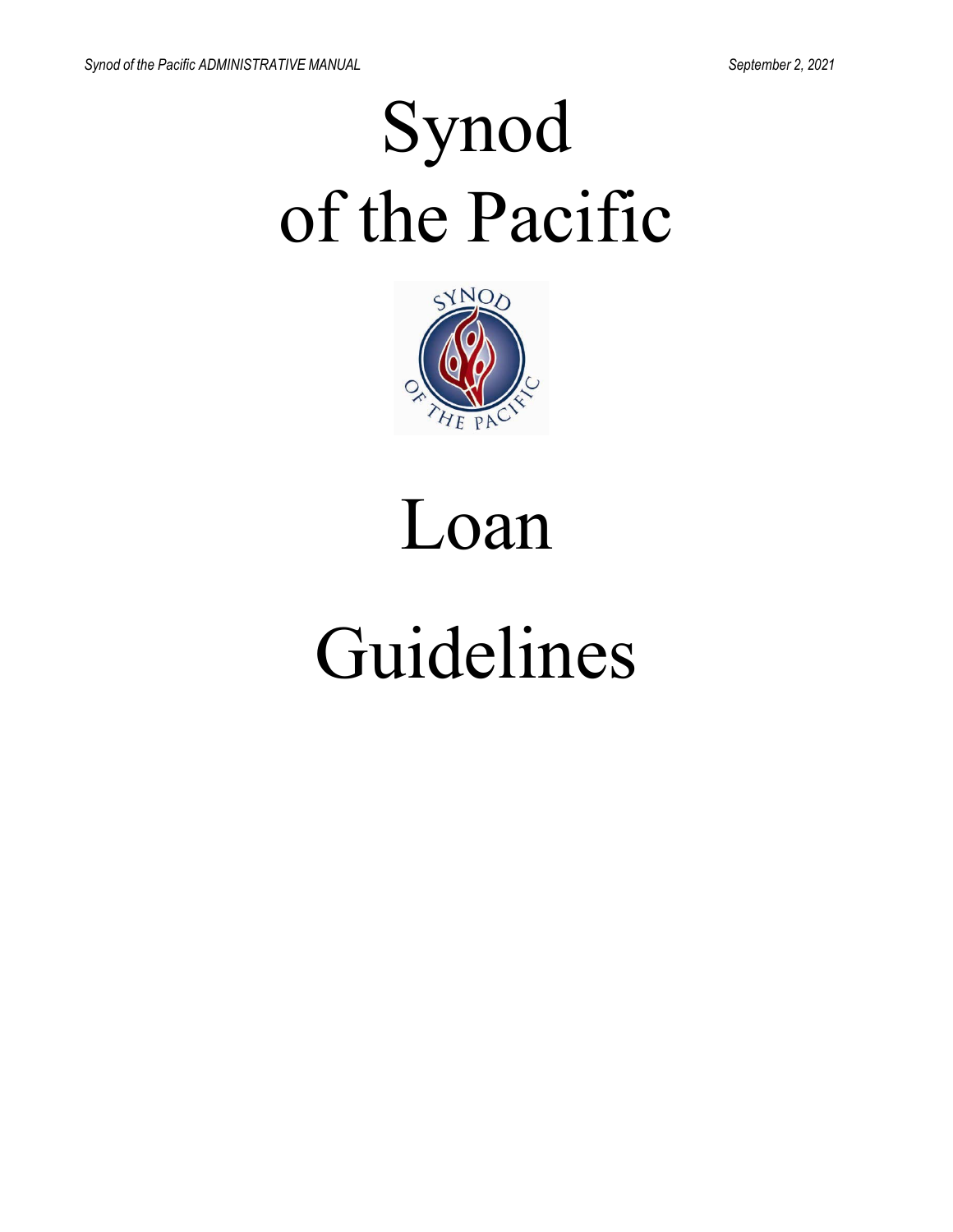### Table of Contents

I. INTRODUCTION

II. AVAILABILITY AND ALLOCATION OF FUNDS

III. APPLICATION FORMS

IV. APPLICATION AND APPROVAL PROCESS

V. LOAN FEES

VI. LOAN UNDERWRITING CRITERIA

VII. RATES AND TERMS

VIII. MISSION GIVING DISCOUNT

IX. LOAN DRAWS

X. PROVISIONS FOR LOC & AMORTIZED LOANS

XI. PROVISIONS FOR JAMES M. MUZZY LOANS

XII. SPECIAL PROVISIONS FOR SITE OR BUILDING PURCHASE

XIII. SPECIAL PROVISIONS FOR CONSTRUCTION OR RENOVATION

XIV. SPECIAL PROVISIONS FOR LOANS OUTSIDE SYNOD BOUNDARIES

XV. SPECIAL PROVISIONS FOR PARTICIPATION LOANS

XVI. FINANCIAL SECURITY

XVII. LOAN DELINQUENCY AND RECAPTURE

XVIII. RESERVES AND COST OF FUNDS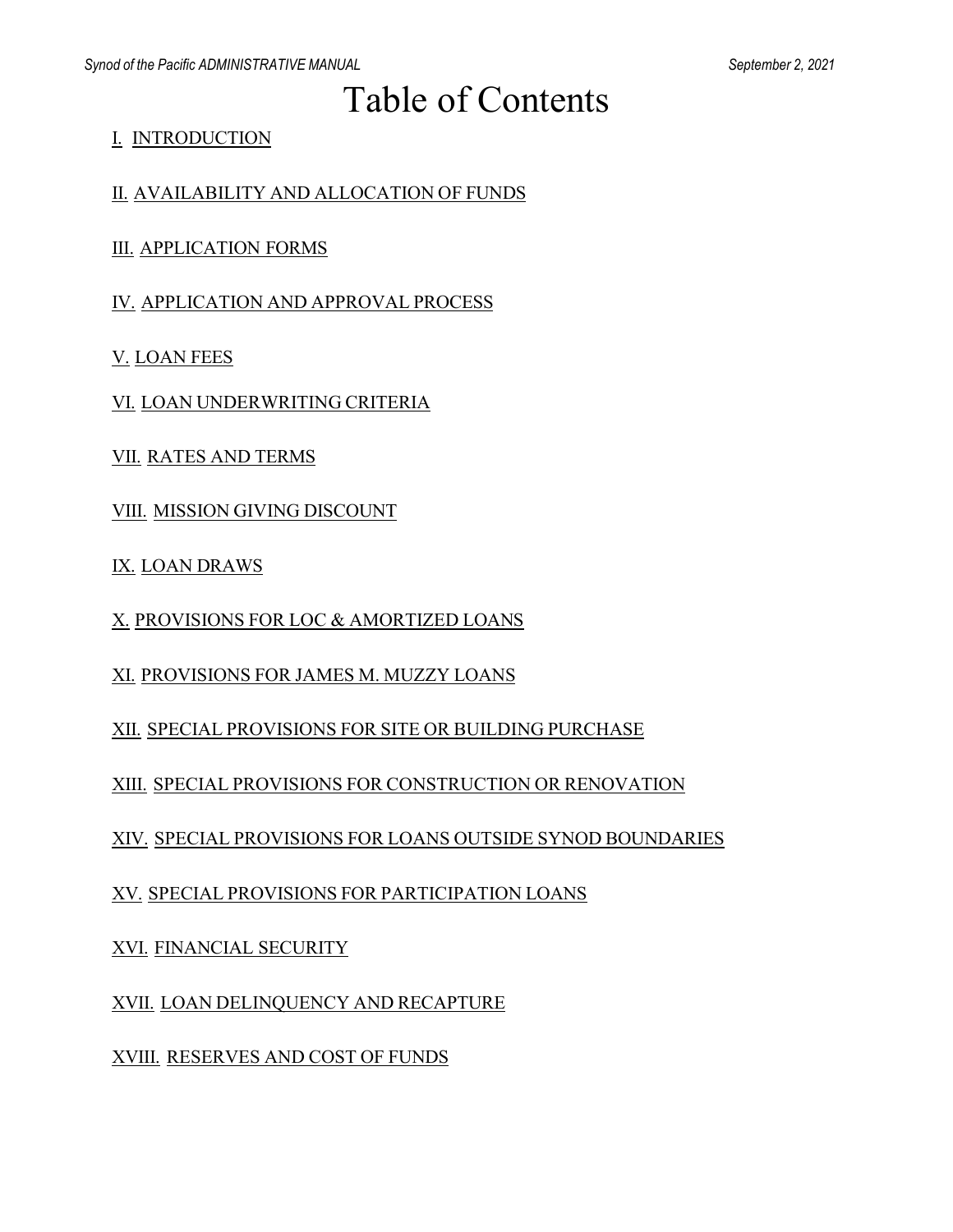#### **I. INTRODUCTION**

The Synod of the Pacific has an extended history, dating back to the 1950's of lending to member churches, presbyteries, and constituent organizations within its bounds. In the late 1980's the Synod established the Investment Service so that churches/organizations could deposit their funds for a high yield return while funding the Loan Service. Today each of these programs stand at approximately \$36 million dollars in assets/liabilities.

The Synod's Investment and Loan Services is also underwritten by a bank line of credit which insures continual liquidity for investors and available funds for lending.

The Synod of the Pacific's Loan Service provides flexibility and an understanding of Presbyterian Church needs and operations that cannot typically be found with commercial lenders.

So why does the Synod of the Pacific have a Loan Service? The primary purpose is to provide capital funding for member congregations and specialized ministries, presbyteries, and constituent organizations. Such purposes include:

- Purchase of property and/or church buildings
- Church construction and renovation
- Capital debt refinancing or consolidation
- Permanent amortized financing
- Low interest loans to improve the energy efficiency of the church/organization

*The secondary purpose of the Loan Service is to support Presbyterian programs by returning the majority of its net service revenue back to member presbyteries as Mission Partnership Funds. This*  revenue is a major source of funding for mission programs, and allows the Synod of the Pacific to be a *net resource contributor, rather than a net resource user.*

The Synod of the Pacific provides loans from two fund sources, each of which offers several types of loans:

- SYNOD INVESTMENT AND LOAN SERVICE FUND
	- o Amortized Loans (AMOR)
	- o Secured Lines of Credit (SLOC)
	- o Unsecured Lines of Credit (ULOC)
	- o Low Interest "Green" Loans (GRN)

#### • JAMES M. MUZZY LOAN FUND

o Muzzy Amortized Loans (JMM)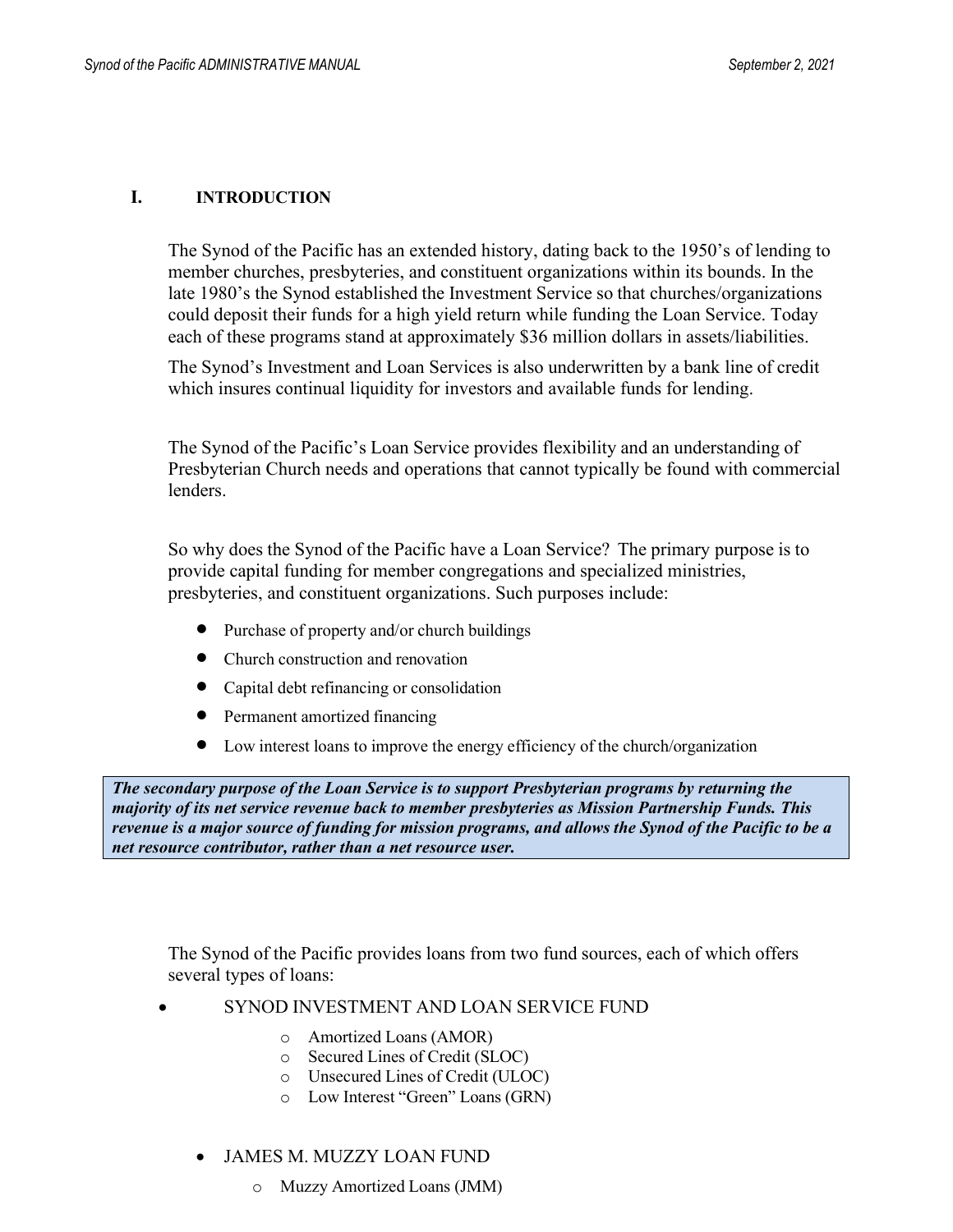- o Muzzy Line of Credit (MLOC)
- o Low Interest Insurance Loans (INS)
- o Equity Share Loans (EQU)

The primary purpose of the James M. Muzzy Revolving Loan Fund is to provide capital funding for congregations with special financial needs. Such purposes include:

- For congregations up to 125 members, new church developments, racial/ethnic congregations, and churches with special financial needs, loans for capital projects and purchases, and debt refinancing.
- For congregations up to 250 members, loans for funding of equity sharing agreements.
- For congregations of all sizes, low interest loans for projects that prevent insurance losses.

The Synod has a limited supply of JMM funds. Careful stewardship of these funds is required in order to meet the needs of these congregations both now and in the future.

Oversight of all loan services rests with the Synod of the Pacific through its Mission Finance Committee. The Mission Finance Committee periodically reviews the policies and procedures, and recommends necessary changes to Synod.

#### **II. AVAILABILITY AND ALLOCATION OF FUNDS**

If the Synod experiences an excess of demand over resources, priority will be given to the following loan types:

- Construction loans and other forms of short-term financing over long-term mortgage loans.
- Small loans over large loans.
- Loans to churches with exemplary Mission Giving histories. (See Section V)
- Loans to churches with a history of Investment Service deposits. Churches are especially encouraged to deposit their building fund revenues as they are received.

#### **III. APPLICATION FORMS**

Application forms are available on our website (www.synodpacific.org), by request from the Synod office, or from presbytery staff.

The following forms are available:

| <b>FORM</b> | <b>PURPOSE</b>                                                                                                                                                          |
|-------------|-------------------------------------------------------------------------------------------------------------------------------------------------------------------------|
| A           | New Loan requests from Churches (Line of Credit, Amortized, and Green)                                                                                                  |
| B           | New Loan requests from Presbyteries                                                                                                                                     |
| O           | New Loan requests from Affiliated Organizations                                                                                                                         |
| R           | Renewal of existing Line of Credit (for additional 2 years)<br>Renewal of existing Amortized Loan (for additional 5 years)<br>Conversion of Line of Credit to Amortized |
| S           | Supplemental Loan Application                                                                                                                                           |
| M           | James M. Muzzy Loan requests (Amortized, Line of Credit, Insurance and<br>Equity Share)                                                                                 |
| V           | Review of terms for existing James M. Muzzy Loans                                                                                                                       |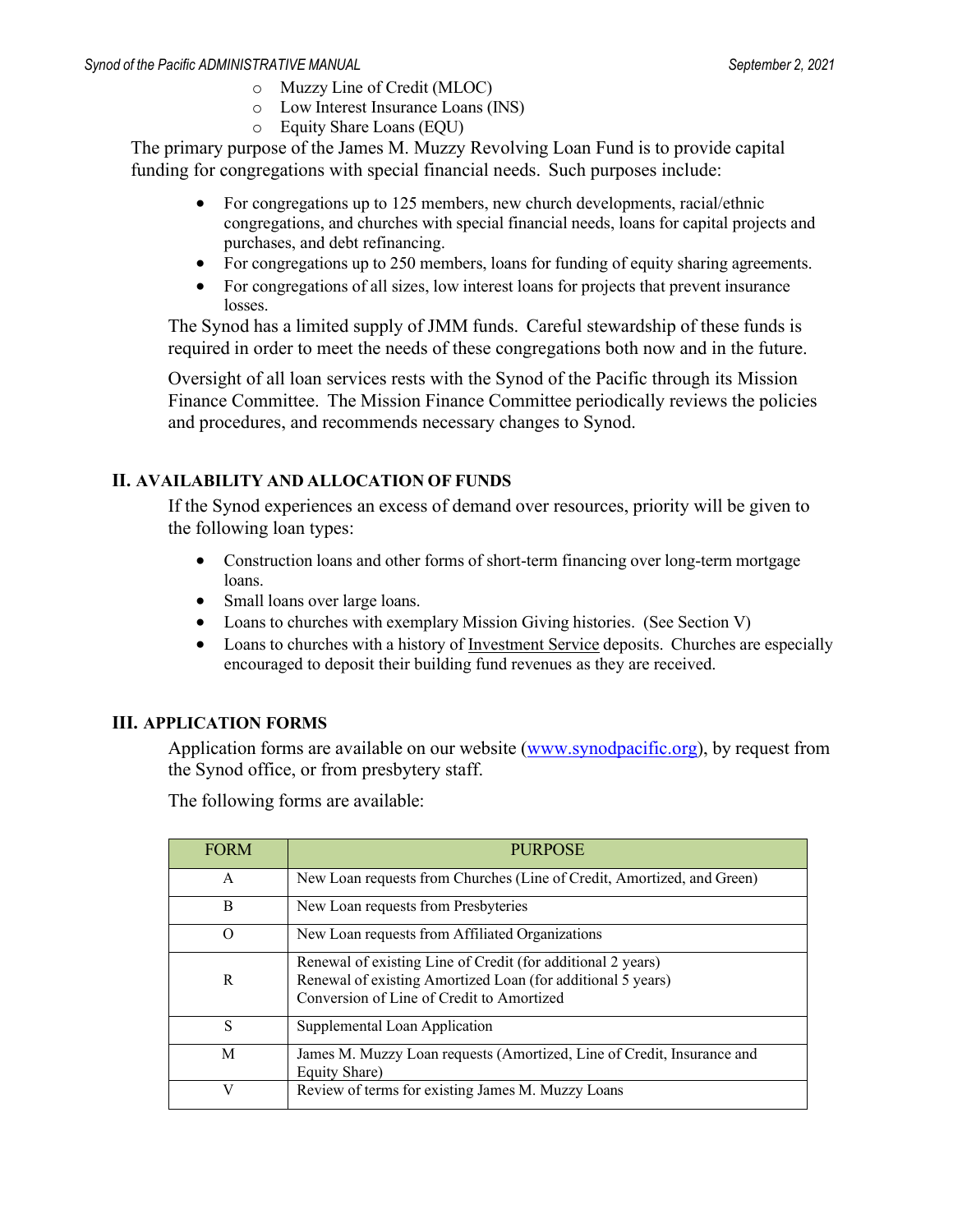When you submit your application you will be required to provide supplemental documentation, such documentation includes, but is not limited to:

- Current and Prior Year annual budget.
- Prior Year Balance Sheet and Revenue/Expense Statement.
- Current Year interim Balance Sheet and Revenue/Expense Statement.
- Preliminary drawings, bids and estimates (only as applicable)

#### **IV. APPLICATION AND APPROVAL PROCES[S](#page-5-0)**<sup>1</sup>

Initial informal consultation with the Presbytery and Synod as to affordability of the project and the availability of funds is recommended.

Loan Applications Forms are posted on the Synod website at www.synodpacific.org, under the Loan Section, or may be obtained by contacting the Synod's Loan Coordinator. It is imperative that all areas of the application are completed so that the Synod is able to obtain the best picture of the financial health of the church/organization.

After completion of an application, congregation and/or session approval is required, and should be obtained in accordance with the Book of Order. The Clerk of Session executes the original application, attesting that proper approval has been obtained.

All **ORIGINAL** applications should be sent directly to the Presbytery. Once received:

- The Presbytery must approve the application and co-sign the loan (Guaranty of Debt) Repayment).
- The Presbytery must also provide the Synod with a copy of their most recent Annual Audited or Reviewed (*per the Book of Order G-3.0113*) Financial Statements.
- The application must be signed by an authorized officer of the Presbytery Corporation.
- A Financial Plan for funding the project and repayment of all debt will be carefully developed by the Session together with the Presbytery. Once developed, the Presbytery must approve this financial plan.
- Presbytery oversees the project being financed, monitors the financial health of the congregation, and insures that all loan terms, conditions and covenants are being met.

Ordinarily the Synod will not accept a loan application until it has been reviewed and approved by the Presbytery. However, at the Presbytery request, because of meeting schedules and deadlines, the Synod may consider the loan application concurrent with Presbytery's. The Synod's approval would then be contingent upon Presbytery approval.

The Synod's application approval process varies with the type and size of the loan requested:

• New loans of up to \$99,000 and loan renewals up to \$500,000 may be approved between regularly scheduled committee meetings by the Loan Coordinator and three Commissioners of the Mission Finance Committee<sup>2</sup>. Such approvals are reported at the next committee meeting and noted in the minutes. *To be eligible for this interim approval, a loan must meet all standard underwriting criteria and the applicant must not be seeking waivers to any standard loan covenants.*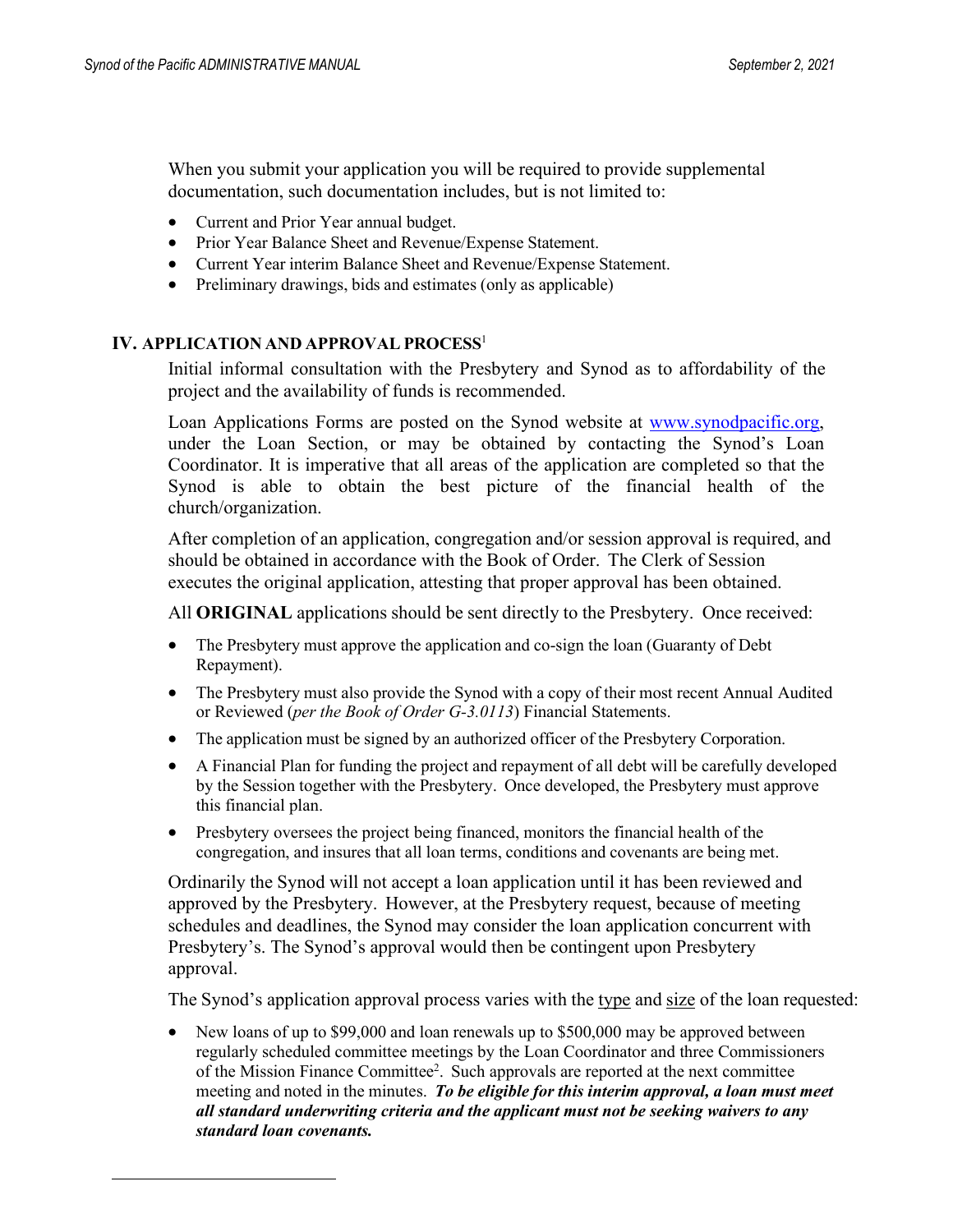<span id="page-5-0"></span> $1$  Simpler rules and procedures apply for loans to Presbyteries. This document is designed primarily for use by congregations and specialized ministries

<span id="page-5-1"></span> $2\degree$  There is a subcommittee of five commissioners that are authorized by the committee for these approvals. Any three of the Between Meetings Subcommittee may be asked to approve interim loans.

- All other loans that meet the approved Synod Loan Guidelines are reviewed and approved by the Mission Finance Committee. The Committee shall report all approved loans to Synod at each regularly scheduled meeting<sup>3</sup>. Normally, loan approvals can be obtained in February, May, August, and October. Applications must be received in the Synod office by the  $10<sup>th</sup>$  of the month prior to their scheduled meeting date (e.g. applications for February's meeting are due January 10<sup>th</sup>).
- The Mission Finance Committee may convene between meetings by telephone conference call to consider a loan application for approval. In these cases, the applicant must pay all costs of this special session, regardless of the outcome of the process. Such approvals are reported to Synod at the next meeting.

Any waiver request related to financial considerations or construction requirements must be submitted in writing as part of the loan application and must also be approved by Presbytery and Synod.

The Synod Mission Finance Committee has the right to place certain contingencies on any loan approval. These contingencies are placed on the approval to protect the applicant, presbytery and the Synod. Synod will periodically verify all loan contingencies are in place during the life of the loan. If the contingencies are not being met, the Synod may consider the loan in default and will take any action necessary to correct the default.

Any presbytery that has a member church participating in the Synod's Loan Service agrees to provide the Synod's lending institution with a written guaranty and financial information, as requested.

#### **V. LOAN FEES**

The Synod of the Pacific charges an Initiation or Processing fee once the application has been approved. This fee is to help cover the cost of reviewing and processing the applicant's loan. The Initiation or Processing fee also solidifies the commitment between the Synod and the applicant church/organization regarding the loan.

| <b>LOAN TYPE</b>                                               | <b>FEE</b>                   |
|----------------------------------------------------------------|------------------------------|
| New Amortized or Line of Credit Loan                           | $\frac{1}{2}\%$ Loan Request |
| Conversion of Line of Credit to Amortized Loan                 | $\frac{1}{2}\%$ Loan Balance |
| Renewal of Amortized or Line of Credit Loan                    | $\frac{1}{4}\%$ Loan Balance |
| Green Loans, New Muzzy Amortized, Line of Credit, or Insurance | \$250.00                     |
| Conversion of Muzzy Line of Credit to Amortized Muzzy Loan     | \$250.00                     |
| Review of Muzzy Amortized Loan                                 | \$150.00                     |
| All Loan Modifications                                         | \$500.00                     |

Following is the Synod's fee schedule: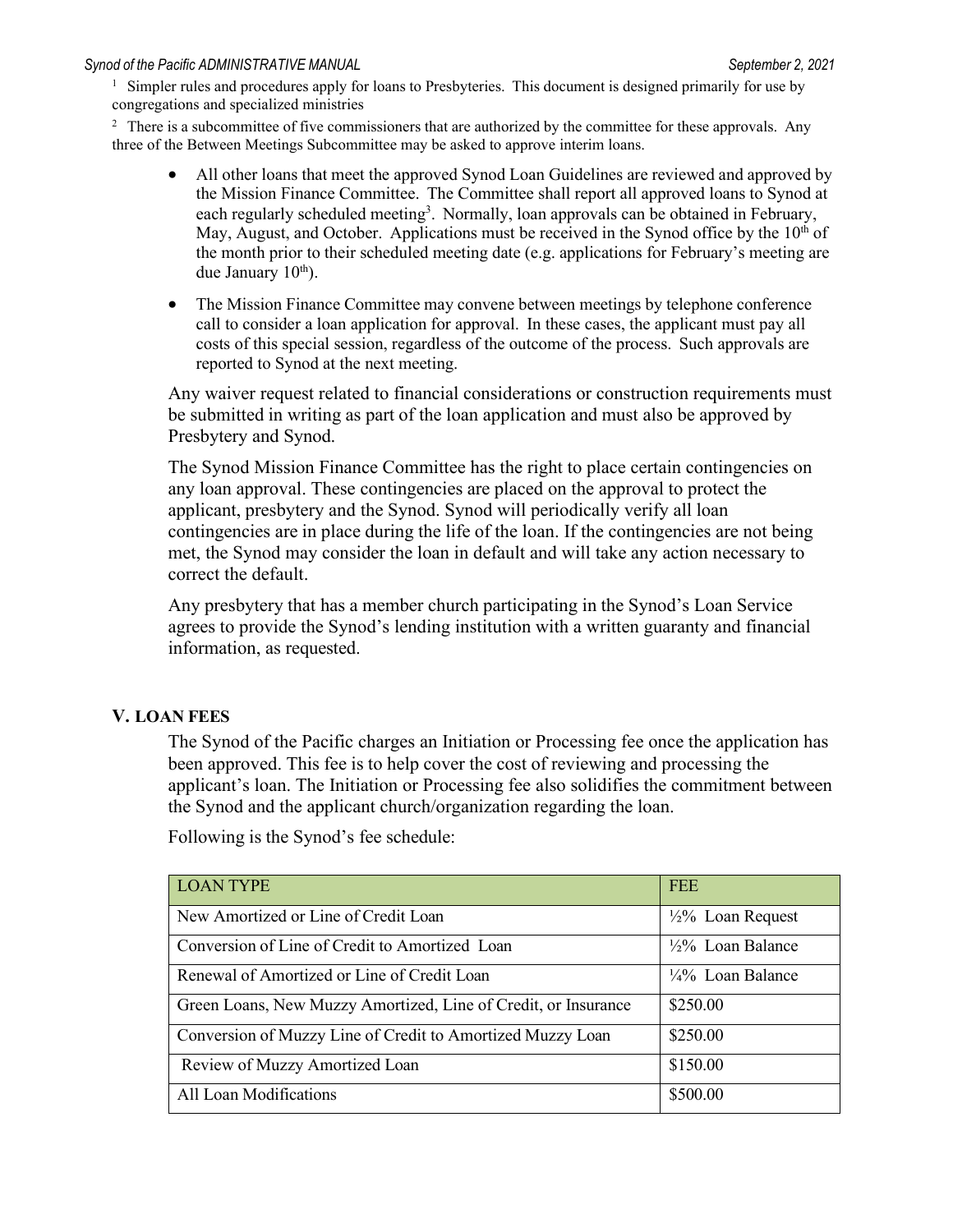<span id="page-6-0"></span><sup>3</sup> A Mission Finance Committee quorum must be present, including a majority of its voting members and representatives of at least three presbyteries.

#### **VI. LOAN UNDERWRITING CRITERIA**

#### *Mission Giving Considerations*

The Presbyterian Church (U.S.A.) relies on the connections between congregations, presbyteries, synods, and the General Assembly to nurture and support each other's mission, and to make possible much work that would be beyond the resources of any one body. Synod of the Pacific supports the connectional church by providing loans and other financial services at favorable rates and terms, and by being a net funding resource to our churches and presbyteries. At the same time, the Synod relies on the connectional church for operating funds in the form of per capita contributions from presbyteries. Because of the importance of this connectional cycle, priority in the loan approval process will be given to those churches with good Mission Giving histories. Churches with good Mission Giving histories may also be eligible for discounts of up to 0.75% on interest rates. For more details on these discounts, please refer to "Rates and Terms."

Churches are encouraged to give 10% of their Current Operating Budget<sup>[4](#page-7-0)</sup> to Presbyterian General Mission.

For the purposes of loan applications, all General Mission giving that is remitted through the Presbytery or Synod, toward projects of the Presbytery, Synod Partnership or General Assembly, are considered. This includes the following:

- o GA and Presbytery/Synod Unified Giving
- o Per Capita Apportionments
- o Directed Giving (to within-budget projects)
- o Special Offerings
	- Peace and Global Witness
	- One Great Hour of Sharing
	- Theological Education Fund
	- **Pentecost**
	- Christmas Joy
	- Presbyterian Disaster Relief
- o Extra Commitment

#### *Loan Portfolio Diversity*

In order to mitigate the risk inherent with concentrated investments, the total of all loans made by the Synod to any one borrower is generally limited to 15% of available loan funds $5$ .

#### *Line of Credit and Amortized Loans*

In general, Synod loan approval is based on the ability of the church to pay back the loan. Current debt, payment history, cash reserves, equity in property, income and expenses for the past few years, ratio of debt to income, ratio of debt to membership, changes of membership and revenue over the past few years, presbytery approval and many other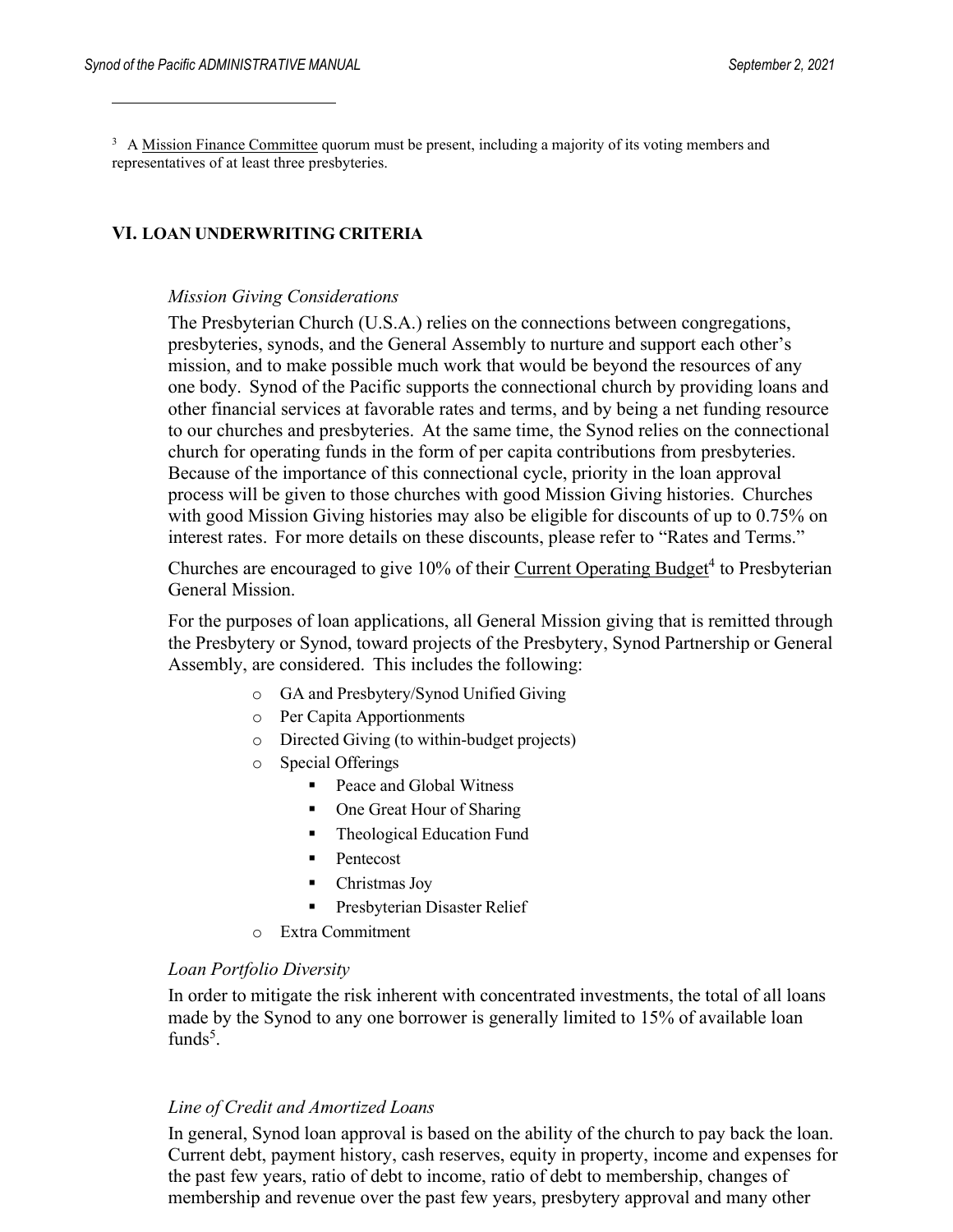#### factors go into making this decision.

<span id="page-7-0"></span><sup>4</sup> *Current Operating Budget* includes all church revenue except revenue related to building campaigns and affiliated activities such as management of a day care center or rental property.

<span id="page-7-1"></span><sup>5</sup> Available Loan Funds are equal to Investment Fund deposits.

lthough individual loans may vary depending on these and other factors, there are general parameters for an acceptable loan:

- Applicant church/organization must have at least 10% of total project on hand or already expended on project.
- Total debt payments after financial campaigns completion must not exceed 20% of the Current Operating Budget estimated at the time loan payments commence.
- Normally the average annual giving per family unit (Operations plus Building Campaign giving) should not exceed 6% of the average family income.
- Total loans to property value should not exceed 75%.

#### *James M. Muzzy Loans*

Although JMM Loans are designed specifically for churches which have special financial needs, a financial plan for funding the project and repaying all debt on a timely basis will be carefully developed by the session and the Presbytery. Credit standards are a less important part of Muzzy Loan underwriting, but it is necessary for the church to demonstrate an ability to repay the loan as agreed

#### **VII. RATES AND TERMS**

**In order to maintain stability of the Synod's Loan and Investment Interest Rates during periods of frequent fluctuations in the Market, the Synod has moved away from setting its rates based on "Prime Rate". Although the current Prime Rate is taken into consideration, the Synod bases it interest rates on its internal cost of funds.**

#### **Synod Investment and Loan Service Loans**

#### *Line of Credit loans*

The line of Credit loans have a variable interest rate which is typically set 1/4% higher than the Amortized loan rate. A discount off this rate of up to 0.75% is available based on **Mission Giving** history.

A church may draw on its loan, up to the approved limit, via an authorized signor<sup>6</sup>, at any time. No draws are permitted if the loan is beyond term, or if payments are in arrears.

Payment of interest only is required on a monthly basis.

The maximum term for a Line of Credit loan is two years. The term period begins with the first loan draw. At the end of the term a Line of Credit loan must be:

- Paid off
- Renewed for ONE additional two-year term with Synod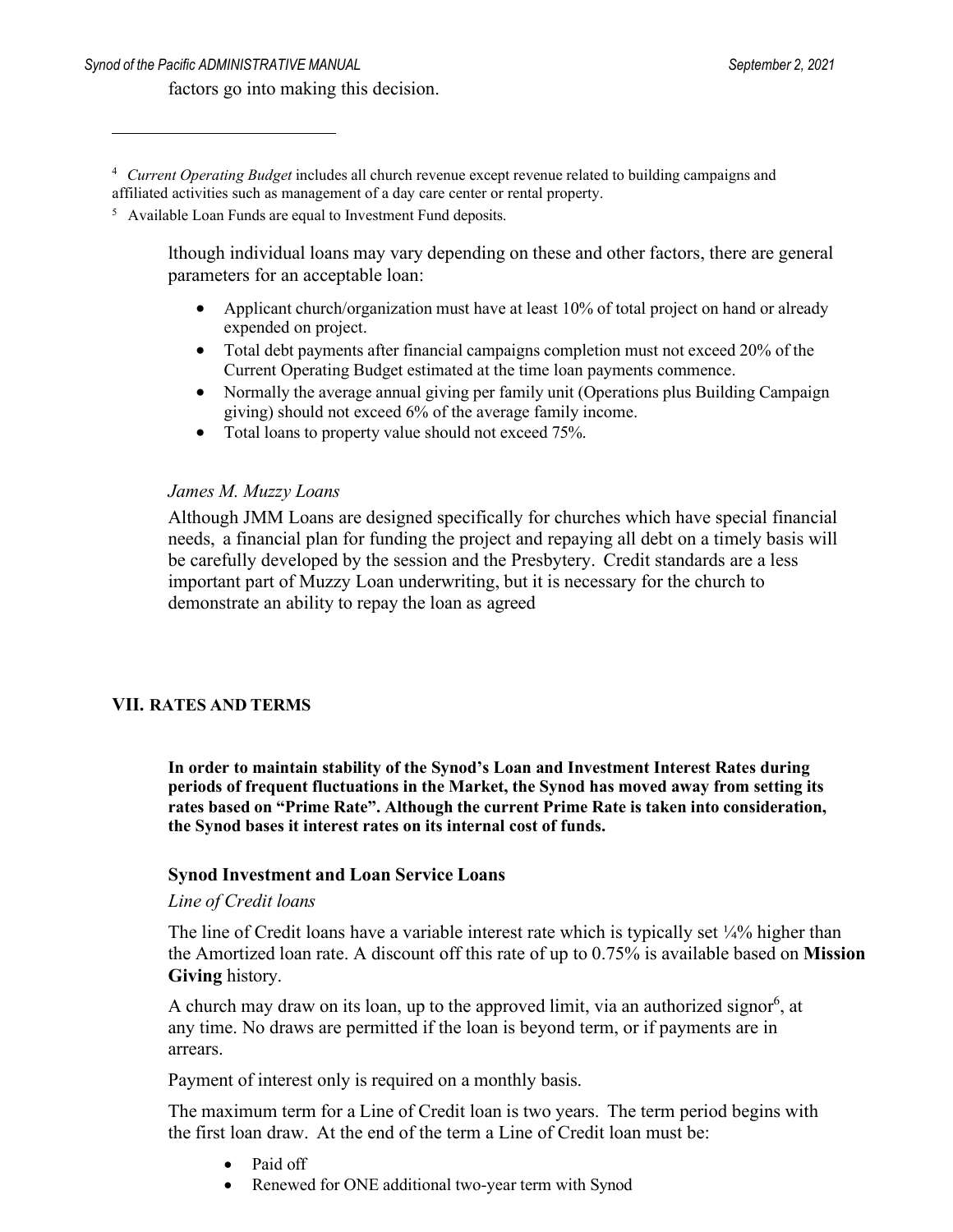- Converted to a Synod Amortized loan
- Refinanced though a bank or other lender

In order to convert a Line of Credit to an Amortized loan, the loan must be in good standing (i.e.

<span id="page-8-0"></span><sup>6</sup> *Authorized Signors* for loan transactions are named on the loan application, and may be changed by the Clerk of Session on church letterhead. The Synod will abide by any additional draw restrictions imposed by the church. In the absence of other instructions, draw requests can be made by phone, fax, mail, or e-mail.

payments current, in compliance with Synod loan covenants, etc.).

#### *Amortized Loans*

Amortized loans have a variable interest rate with a fixed monthly payment for each term. A discount off this rate of up to 0.75% is available based on **Mission Giving**  history.

Amortized payments (interest and principal) are required on a monthly basis.

The maximum term for an Amortized loan is five years. The maximum amortization schedule is 25 years. At the end of the five year term an Amortized loan must be:

- Paid off
- Renewed for another five year term with Synod. (The amortization schedule will be five years less than in the previous term. Therefore, at the end of the original amortization period, the loan will be paid off.).
- Refinanced through a bank or other lender

Amortized loan interest rates float, but payments are designed to remain constant throughout the five-year term. Changes in interest rates will affect how much of each payment is applied to interest, and how much is left to be applied to principal. Thus, if interest rates drop, the loan will be paid off more quickly than scheduled. If interest rates rise the loan will be paid off less quickly than scheduled. In extreme cases, where interest rates rise dramatically, monthly payments will be increased to prevent negative amortization, which is never allowed.

Monthly payments may be recalculated after a lump sum pay-down of at least 10% of the balance and at the borrower request. The adjustment will be calculated at the current rate, using the same end date for amortization.

#### *Green Loans*

Green Loans have an interest rate of 3.50%, with a maximum amount of \$150,000. Green loans over \$50,000 may be amortized up to a maximum of 15 years. Amortization for loans of \$50,000 or under would be amortized over 10 years. The purpose of Green loans is to fund projects that will reduce the church's carbon footprint while improving the facilities with energy efficient upgrades. Green loans may also be used for ADA compliance and projects for improving the physical and/or auditory accessibility. Other projects can include deferred maintenance such as roofing, water heaters, piping, electrical, painting, parking lots and similar projects.

Green Loans do not qualify for Mission Giving discounts. In the event of delinquent payments, a late payment penalty of \$25 per month will be charged.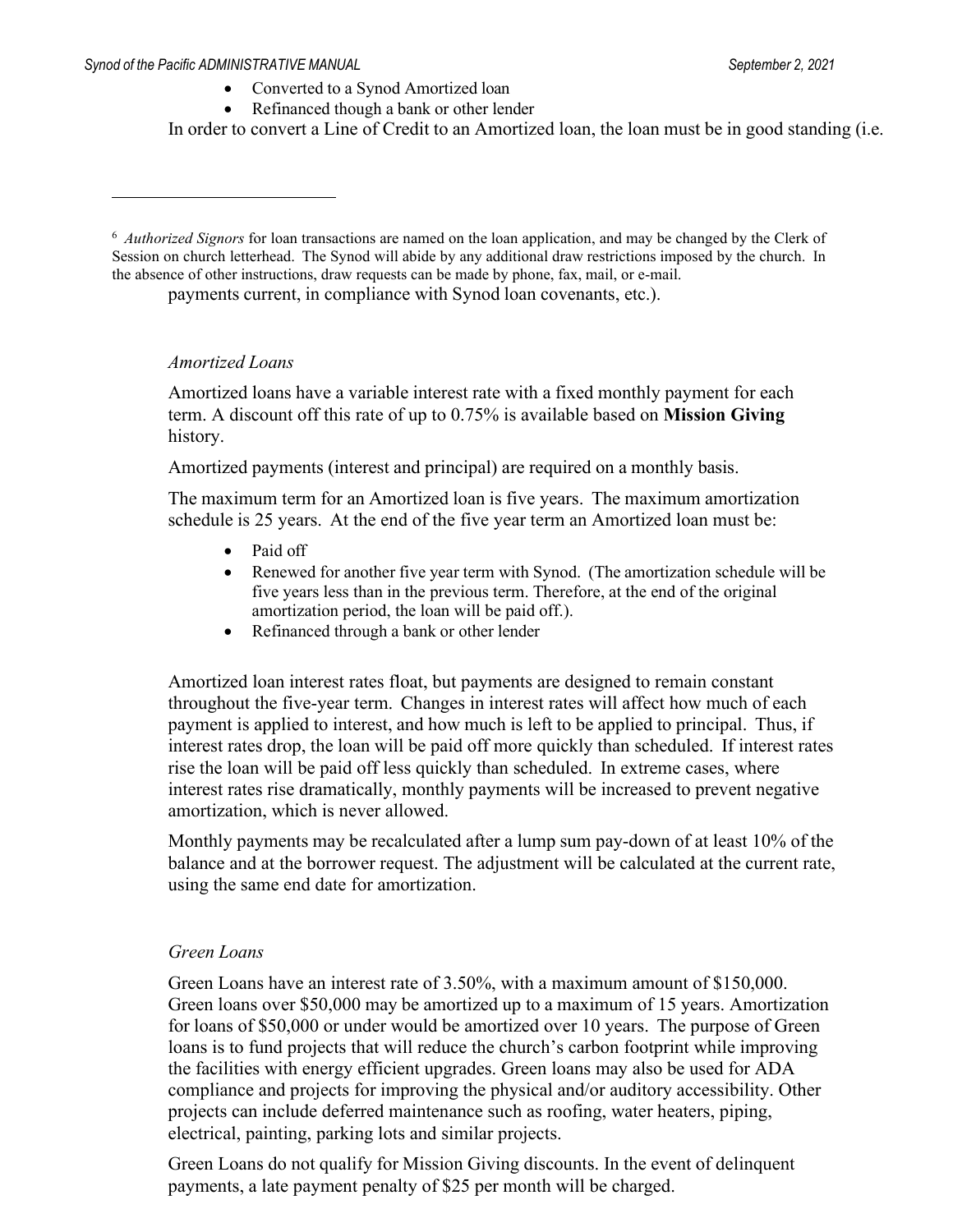#### **James M. Muzzy Loans**

#### *Muzzy Line of Credit Loans*

Interest rates are fixed. Rates are set 1/4 % higher than the Muzzy Amortized loan rate. A discount off this rate of up to 0.750% is available based on **Mission Giving** history.

A borrower may draw on its loan up to the approved limit, via an authorized signor, at any time. No draws are permitted if the loan is beyond term, or if payments are in arrears.

Payments of interest only are required on a monthly basis.

The maximum term for a Muzzy Line of Credit loan is one year. The term period begins with the first loan draw. At the end of the term the loan must be:

- Paid off
- Converted to a Synod, Muzzy Amortized loan
- Refinanced though a bank or other lender

In order to convert a Line of Credit to an Amortized loan, the loan must be in good standing (i.e. payments current, in compliance with Synod loan covenants, etc.).

#### *Muzzy Amortized Loans*

Interest rates and terms on JMM and EQU loans are flexible. The Mission Finance Committee periodically sets a benchmark rate for JMM loans. Presbyteries may request an interest rate either higher or lower than the benchmark rate. A discount off this rate of up to 0.75% is available based on **Mission Giving** history.

Amortized JMM loans must be repaid in full within 25 years.

**Insurance Loans** are given at 2.0% interest rate with a maximum amount of \$50,000. The maximum amortization is 10 years. Insurance loans may be used for the purpose of insurance mitigation, asbestos abatement, mold and mildew removal and removal of lead paint hazards.

Insurance Loans do not qualify for Mission Giving discounts. In the event of delinquent payments, a late payment penalty of \$25 per month will be charged.

If a JMM loan is approved at the benchmark rate, and the benchmark rate is reduced after the approval, but before initial funding of the loan, the benchmark rate currently in effect at the time of funding will be applied.

JMM loans are funded in a lump sum upon request. Partial draws are only available through the MLOC loan.

JMM Loans have a fixed interest rate and payment for its 5 year term. If the loan amortization is longer than 5 years, it will be reviewed at the end of each term by staff. Monthly payment, interest rate, Mission Giving discount, and other terms will be reset according to the loan policy then in effect.

#### **VIII. MISSION GIVING DISCOUNT**

The Presbyterian Church (U.S.A.) relies on the connections between congregations, Presbyteries, Synods, and the General Assembly to nurture and support each other's mission, and to make possible much work that would be beyond the resources of any one body. Synod of the Pacific supports the connectional church by providing loans and other financial services at favorable rates and terms, and by being a net funding resource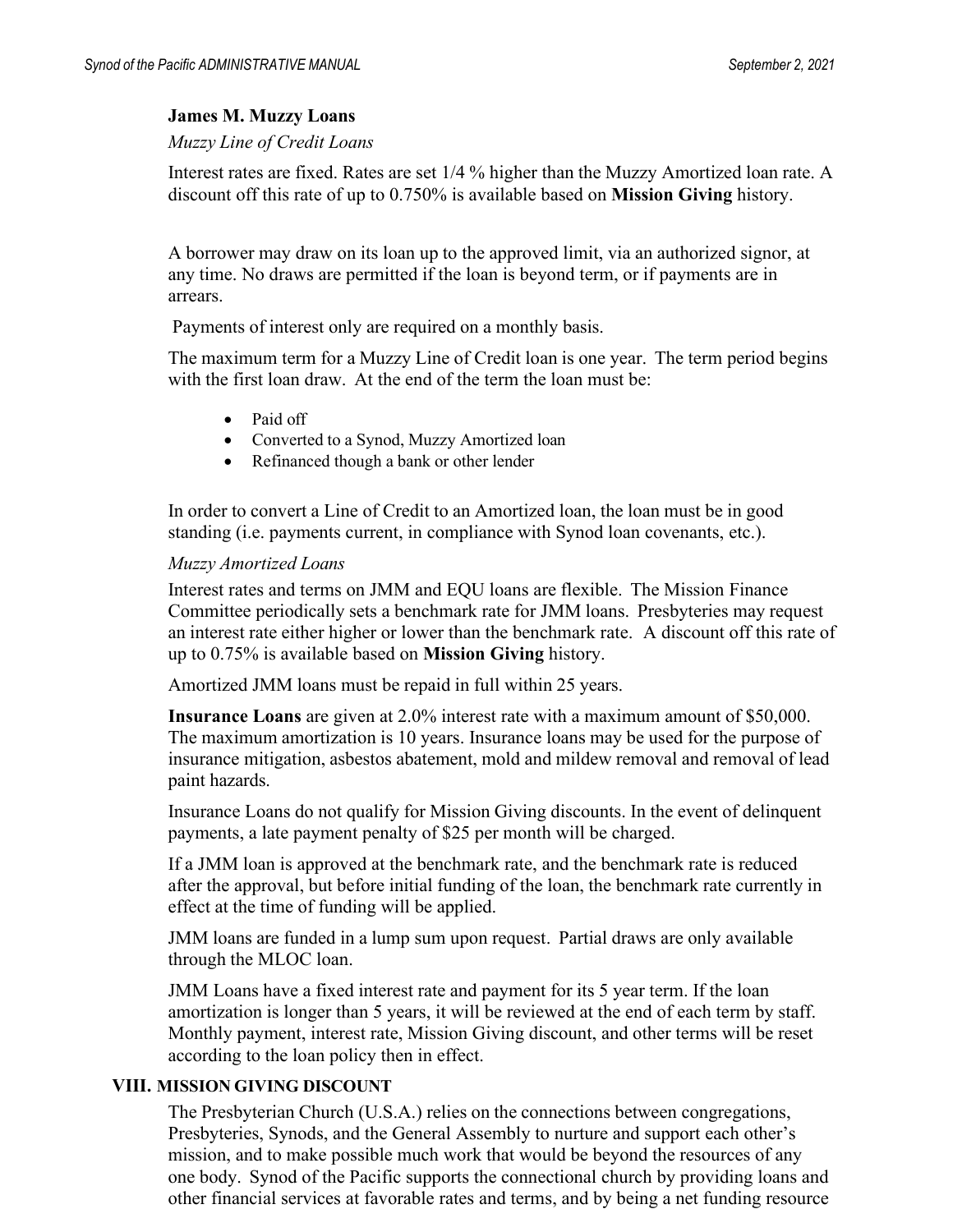to our churches an Presbyteries.

At the same time, the Synod relies on the connectional church for operating funds in the form of mission giving and per capita contributions from churches. Because of the importance of this connectional cycle, priority in the loan approval process will be given to those churches with good Mission Giving histories. Also, churches with good Mission Giving histories may be eligible for discounts of up to 0.75% on interest rates.

Churches are encouraged to give 10% of their *Current Operating Budget* to Presbyterian General Mission. For the purposes of loan applications, all giving that is directed through the Presbytery or Synod Partnership or General Assembly are considered. This includes the following:

- GA and Synod Unified Giving
- Per Capita Apportionments
- Directed Giving (to within-budget projects)
- Special Offerings:
	- o Peace and Global Witness
	- o One Great Hour of Sharing
	- o Theological Education Fund
	- o Pentecost
	- o Christmas Joy
	- o Presbyterian Disaster Relief
- Extra Commitment

Discounts of up to 0.75% off of the standard interest rates for Lines of Credit, Amortized, and James M Muzzy loans are available based on a borrower's Mission Giving History:

| $10.0\%$ or higher | $0.75\%$ discount |
|--------------------|-------------------|
| $7.0\%$ to 9.9%    | $0.50\%$ discount |
| 5.0\% to 6.9\%     | $0.25\%$ discount |

Discounts are based on the previous calendar year's qualified Mission Giving, and are calculated by staff as part of the loan approval process based on review of financial statements, Mission Treasury statements, and other sources. The discount is set for the term of the loan, or 5 years, whichever is shorter. Discounts are recalculated at all renewals, conversions, and adjustment periods.

If, at the discretion of staff, the previous calendar year is deemed to not fairly represent the applicant's Mission Giving history, a different calculation period may be used. The Mission Finance Committee reserves the right to review the Mission Giving status of a borrower at times other than those noted above.

Applicants that are not typically mission giving entities, such as presbyteries, camps or conference centers, etc., will receive a discount of 0.50% off the current benchmark interest rate.

#### **IX. LOAN DRAWS**

Upon completion of the loan documentation process, the loan will be ready for funding. Draws may be disbursed by the following: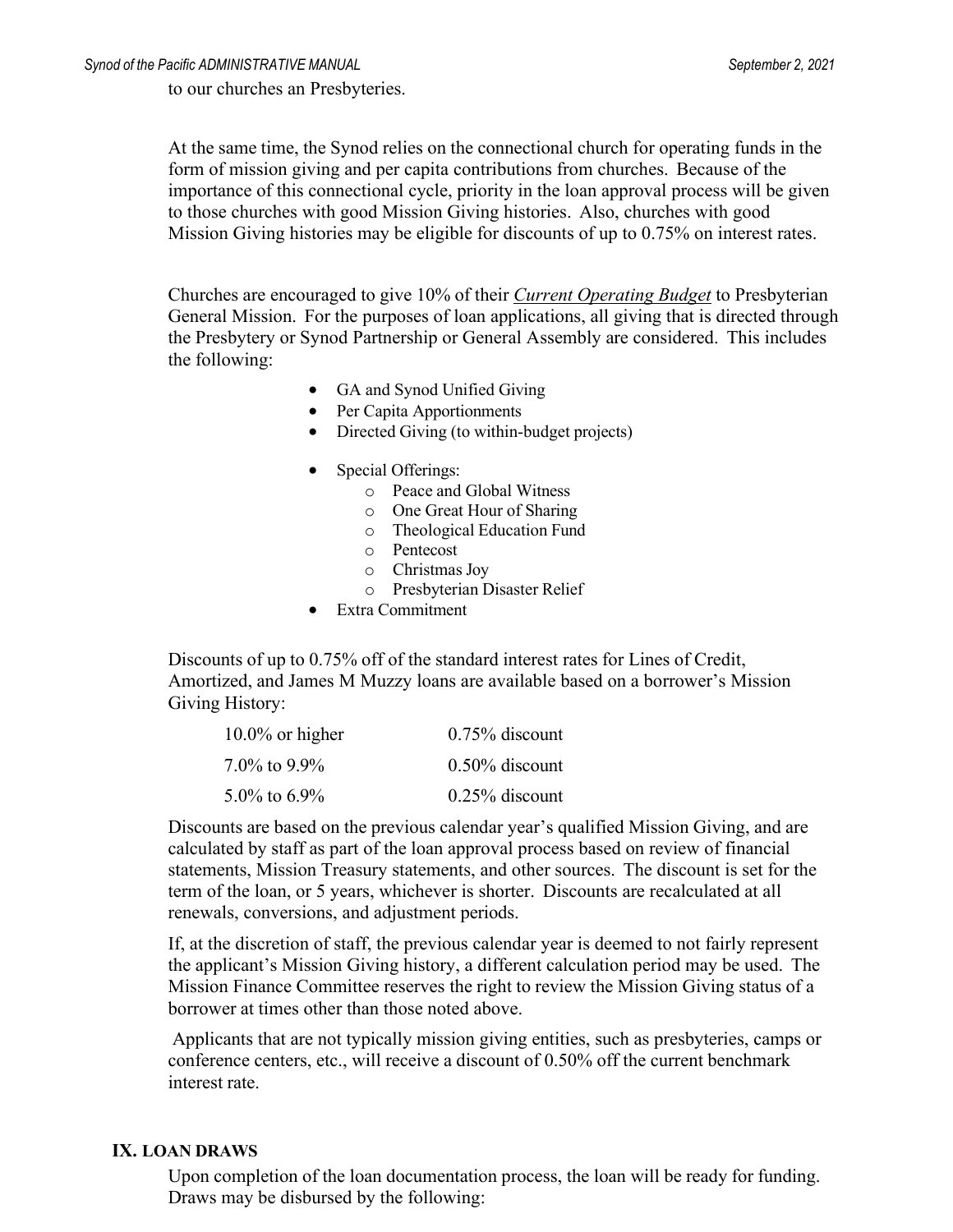| <b>TYPE</b> | COST    | <b>DELIVERY TIME</b> |
|-------------|---------|----------------------|
| Check       | No fee  | $3 - 5$ days         |
| ACH         | \$10.00 | 2 days               |
| WIRE        | \$20.00 | Same day             |

Draws must be requested by one of the authorized persons named on the Corporate Resolution document.

All funds will be sent directly to the church or wired to the church's bank

account. No funds will be disbursed should the loan become delinquent or out

of compliance.

#### **X. PROVISIONS FOR INVESTMENT AND LOAN SERVICE LOANS**

#### **LOC & Amortized Loans**

There is a 0.50% initiation (commitment) fee for all Line of Credit and Amortized loans. A .25% fee will also be assessed on any renewal, conversion, or restructuring of existing debt. The initiation fee is calculated on the approved limit of each loan. The fee is due and payable immediately at the time of loan approval. For conversions or renewals the applicant may request the initiation fee be rolled into the balance of the loan if it does not exceed the approved loan amount. The Synod reserves the right to charge the fee against the existing loan balance if the fee is not paid within 60 days. Initiation fees are nonrefundable. If the balance of a loan being converted or renewed, or the requested loan amount of a new loan, is reduced by more than 10% within 30 days of approval, the initiation fee invoice will be revised and reissued. For changes of less than 10%, or later than 30 days after approval, no change will be made in the initiation fee.

Monthly interest will vary depending on the daily loan balance, the interest rate in effect, and the number of days since the last payment.<sup>[7](#page-12-0)</sup>

Additional principal may be paid at any time without penalty.

Upon a lump sum pay-down of at least 10% of the balance of an Amortized loan, and at the request of the borrower, the fixed monthly payment amount may be adjusted. This adjustment will be calculated at the current rate, and using the same term date for amortization.**[8](#page-12-1)**

A monthly statement will be sent the first week of each month, covering all activity for the preceding month. Payment is due and payable upon receipt. Payments must be received at the designated payment address before the end of that current month in order to avoid compounded interest charges. *All late payments are a serious concern and may require presbytery intervention.*

There is an interest rate penalty for all out of term loans. If a Loan goes beyond term without having been renewed or refinanced, the interest rate will increase by 1%, and by an additional 1% at each anniversary of the end-of-term date.

If the loan is not drawn on within six months of approval, the loan authorization will be canceled. Extensions may be available, at the discretion of staff, and upon payment of an extension fee (extension fees are calculated as follows: the original initiation fee divided by 6 months, times the requested number months of extension)

The Synod reserves the right to revise its interest rates in the event that it has a change in banking relationships, or an increase in its cost of borrowing. The Interest Rate Committee $9$  is responsible for any changes of rates that are necessary between regular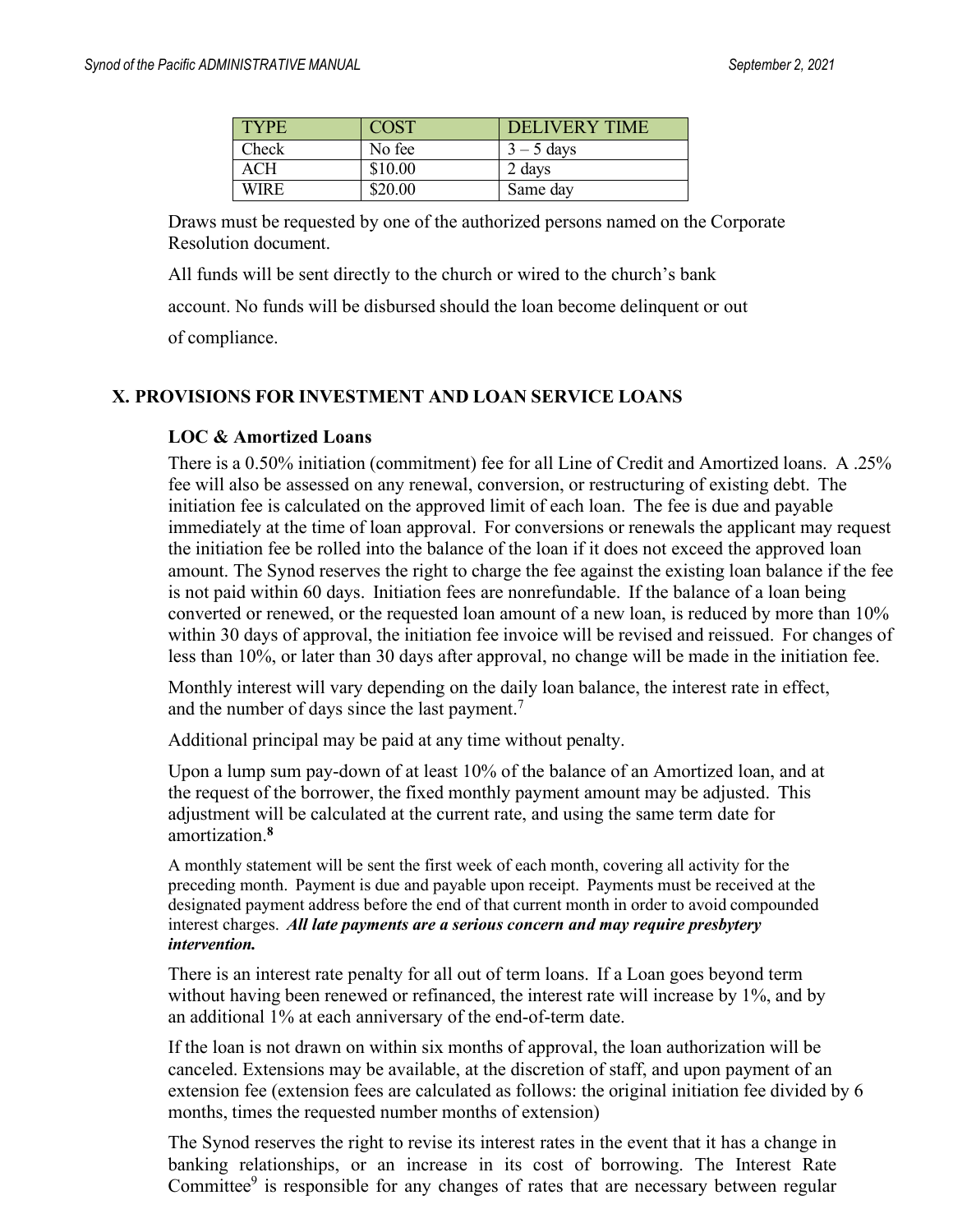<span id="page-12-1"></span><sup>8</sup> Example: A loan with a \$500,000 original amount had a payment of \$3,369, which was based on an interest rate of 5.25% and a 20 year amortization. Now, three years later, the balance is \$452,000 and the current interest rate is 6.0%. The church pays down \$50,000, leaving a balance of \$402,000, and requests a payment adjustment. The new payment would be \$3,148, which is based on a 6.0% interest rate for the remaining 17 years of the original amortization period.

during periods of excess cash or excess demand, interest rates have been adjusted or frozen by a commission, a committee, or the Synod's internal management.

Any Synod loan is made available only for the term of that loan. There is no promise or guarantee that the Synod will be able to either extend or refinance that loan beyond the original term. Extension or refinancing is not an automatic process. There are many factors to consider, including the Synod's availability of funds, the church's financial status, and the church's past compliance with loan covenants.

#### **Green Loans (GRN)**

Green Loans are available to help congregations make eco-friendly improvements to their facilities. Other projects can include deferred maintenance. Green Loans are available to any congregation within the Synod bounds regardless of size. Examples of qualifying improvements are:

- Replacing old windows with energy efficient ones
- Converting building heating to solar energy
- Installing energy efficient water sprinklers
- Replacing old toilets with low flow ones
- Other energy saving measures
- Roofing, water heaters, piping, electrical, painting, parking lots

#### *The maximum total balance of Green loans to any one church, at any given time, is \$150,000.*

*Green loans \$50,000 or more may be amortized over 15 years; under \$50,000 is amortized over 10.*

#### **XI. PROVISIONS FOR JAMES M. MUZZY LOANS**

There is a Processing fee associated with all James M. Muzzy loans. This fee will be assessed with all new, reviews, conversions or refinancing of existing debt. The Processing fee is a set fee that has been approved by the Mission Finance Committee of

<span id="page-12-0"></span><sup>&</sup>lt;sup>7</sup> Monthly interest charge is calculated as follows: (Annual Interest Rate)  $\div$  360  $\times$  (number of days)  $\times$ (Principal Balance). If the interest rate or principal balance changes during the month, calculate interest separately on each combination, then add them together. For example, if the interest rate changes from 7.0% to 6.5% on the  $12<sup>th</sup>$  of June, and the principal balance changes from \$100,000 to \$90,000 on the  $27<sup>th</sup>$  of June, the calculation of June's interest is as follows:  $(.070 \div 360 \times 11 \times $100,000) + (.065 \div 360 \times 15 \times $100,000) + (.065$  $\div$  360  $\times$  4  $\times$  \$90,000) = 549.72.

<span id="page-12-2"></span><sup>9</sup> The Interest Rate Committee is comprised of the Chair of Mission Finance, three additional Mission Finance Committee voting members, the Director of Business Services, the Loan Service Coordinator, and the Investment Service Coordinator. Teleconference calls of the Committee are recorded for audit purposes, and reported at the next Synod meeting.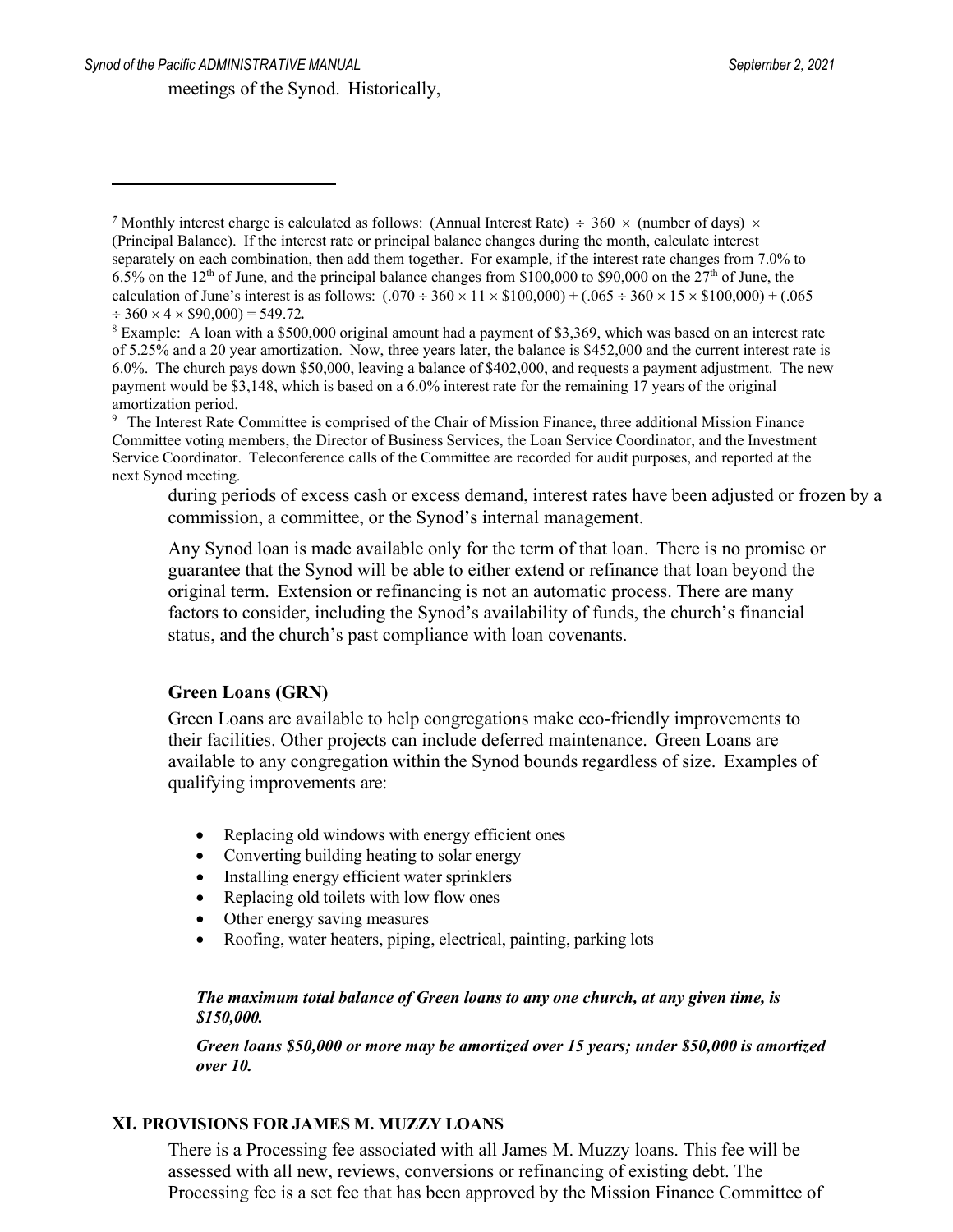the Synod. The fee will be due and payable at the time of the loan application approval. Approved but not yet funded loans will be cancelled if the Processing fee is not paid within 60 days. Processing fees are nonrefundable. The Synod reserves the right, in the case of JMM Reviews to charge the Processing fee against the existing loan if the fee is not paid within the 60 days. The schedule for James M. Muzzy Processing Fees is as follows:

| New James M. Muzzy loan                  | \$250.00 |
|------------------------------------------|----------|
| Review of JMM loan                       | \$150.00 |
| Conversion of MLOC to JMM Amortized loan | \$250.00 |

#### **Equity Share Loans (EQU)**

The Muzzy fund specializes in loans to churches for the purpose of funding equity sharing agreements. Equity Sharing loans are available to congregations of no more than 250 members, in amounts up to \$250,000. Note: The Synod does not enter into equity sharing agreements with pastors. Churches can borrow from the Synod and use the funds to enter into an equity sharing agreement with their pastor. Please contact Synod loan staff for assistance with all aspects of equity sharing.

A congregation may also use a JMM loan to assist a pastor with housing by purchase or renovation of a manse or offering a second amortized loan. The terms of the arrangement with the pastor are subject to review by the Synod during the loan approval process.

#### **Insurance Loans (INS)**

Through the James M Muzzy fund, low interest loans are available to churches for projects that prevent insurable losses. Insurance Loans are available to congregations of all sizes. The major ongoing insurance risk facing churches is loss from fire. However, there are other losses that effect premiums. Examples of qualifying loans include:

- Central Station Alarms
- Automatic Sprinkler Systems
- Locks, safes, and other security or anti-vandalism measures.
- Re-piping, or replacement of mechanical components to avert water damage
- Repair of trip/fall hazards, substandard lighting
- Removal and repair of damaged areas due to mildew or insects
- Removal of hazardous materials (i.e. asbestos abatement, mold and mildew removal and removal of lead paint hazards)
- Other preventative measures

*Low interest insurance loans may not be used for earthquake refitting projects and are not available to churches involved in new construction or major renovation projects that require installation of sprinkler systems, re-piping and central station alarms in accordance with code requirements.*

*Funds are available each year on a first come, first served basis. The maximum total balance of Insurance Loans to any one church at any given time is \$50,000.*

#### **Other James M. Muzzy Loans**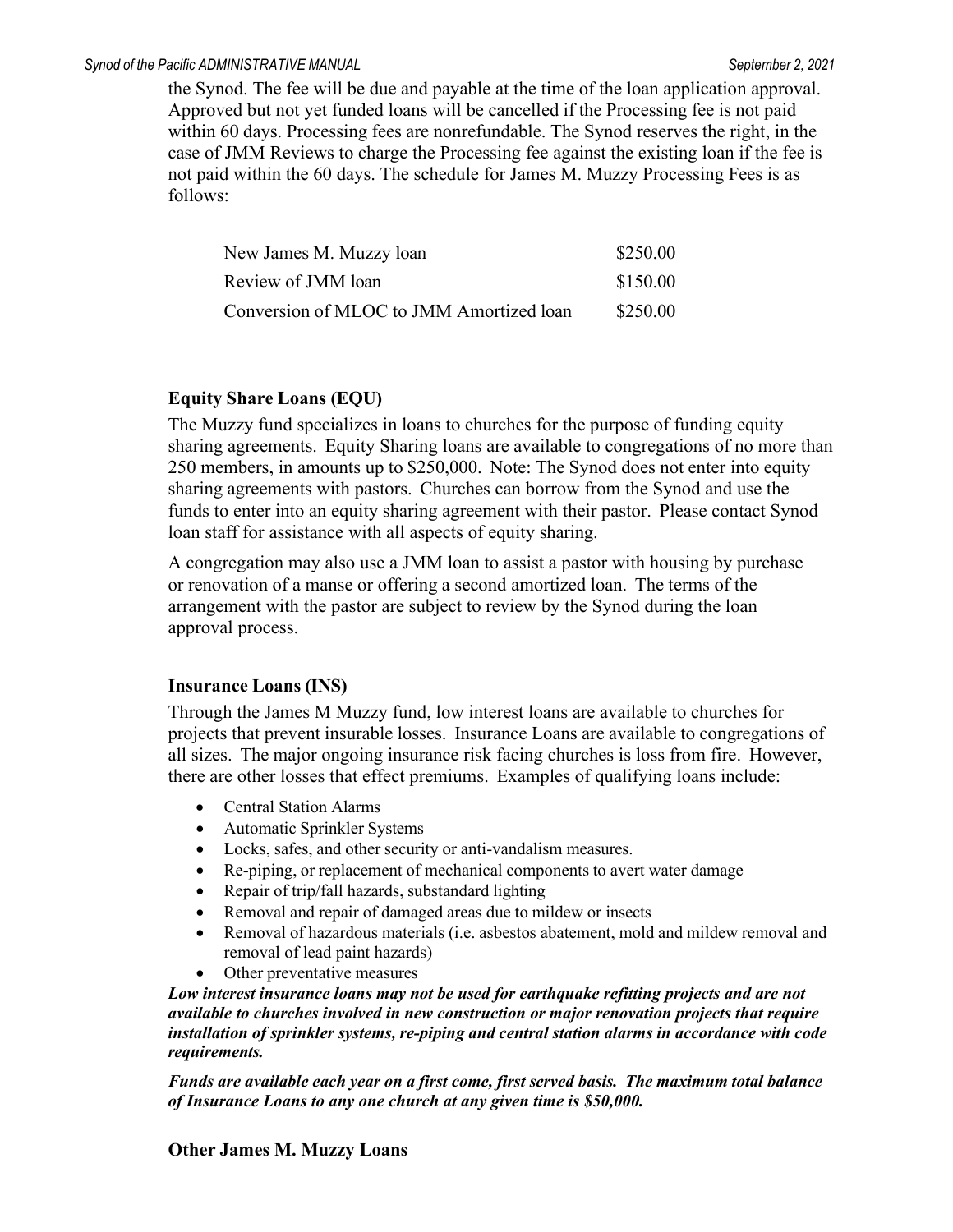#### *Eligibility*

Muzzy loans (other than IN and EQU), are available only to congregations or presbyteries (for use by specific congregations or new church developments). The congregation must demonstrate extraordinary financial need, or fit one or more of the following special situations:

- New church development
- Small church (less than 125 members)
- Racial/Ethnic congregation
- Church with earthquake, flood damage, or similar uninsurable damage

#### *Uses of Funds*

Muzzy loans are only available for capital projects, including:

- Site and/or Building purchase
- Building construction or renovation
- Debt restructuring or consolidation

#### *Other Considerations*

The availability of other sources of funding must be considered before a JMM loan is granted. The Church Investment and Loan Program of the PC (U.S.A.) offer a number of loans to Congregations. Also, there may be presbytery loan funds available. A JMM loan may be combined with GA, Synod or Presbytery loans in order to create a suitable financial package.

No more than \$250,000 in JMM loans may be granted to a congregation at any one time, including JMM loans made to the presbytery on behalf of a particular church, but not including Insurance or Green loans.

If the building or site is sold before being developed and utilized for the mission program for which it was purchased, or if a portion of the site is sold off as excess property, the Synod will share proportionately with the titleholder in any capital gain or loss.

#### **XII. SPECIAL PROVISIONS FOR SITE OR BUILDING PURCHASE**

Title to the property shall be fee simple and entirely without any reversionary interests.

Soil testing must be done before the site is purchased in order to assure that the selected site is suitable for building.

An environmental audit is required for sites which have been previously developed for the purpose of identifying any potential toxic waste problems.

All properties must be protected by property insurance (full replacement value including at least 25% over building limit for Debris Removal and Increased Cost of Construction due to local ordinances or laws) plus liability insurance (at least 1 million per occurrence, 3 million aggregate) from date of purchase.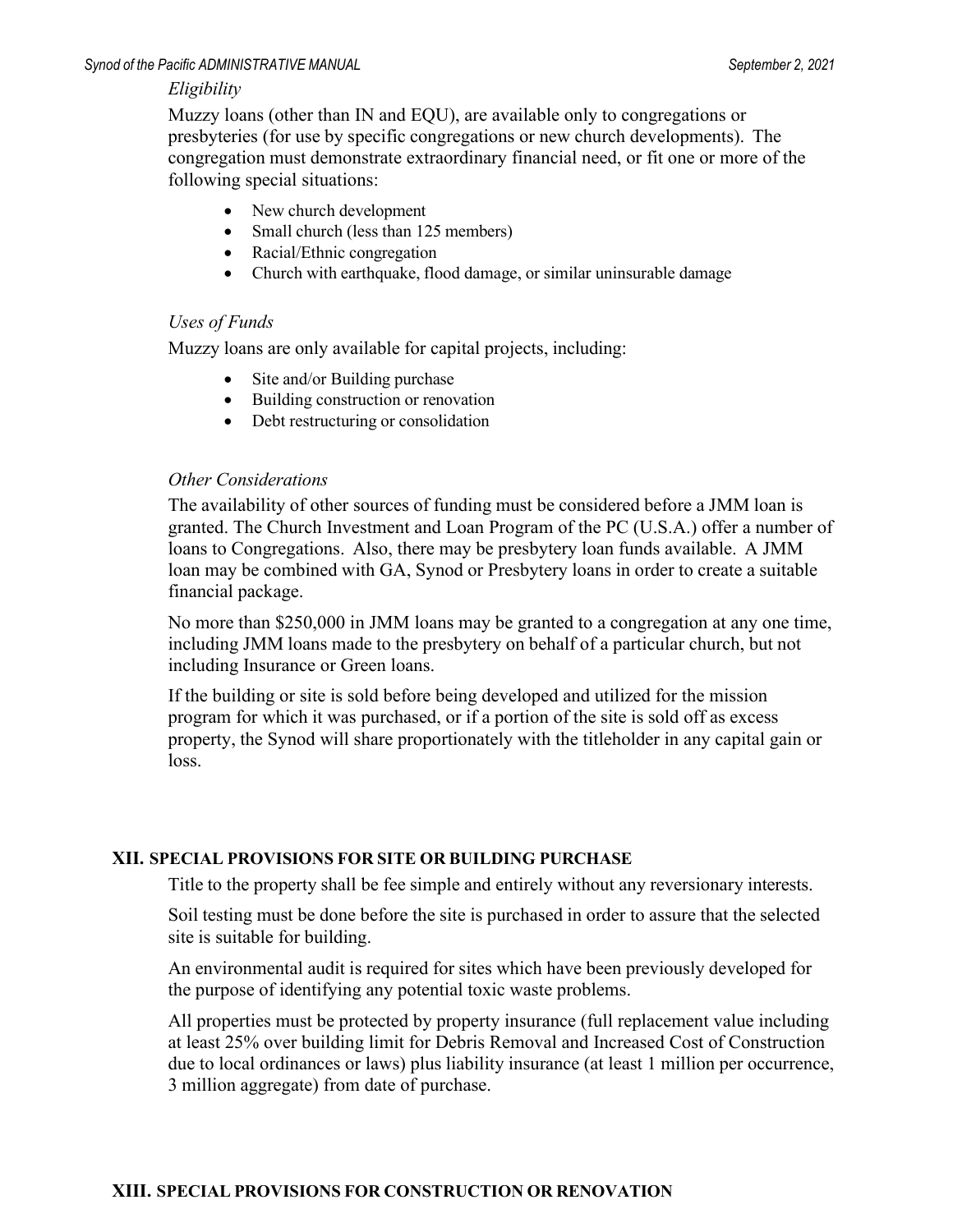All construction and renovation shall comply with all local building codes and zoning regulations.

The church has a basic mission responsibility to comply with the Americans with Disabilities Act (ADA) accessibility requirements. Emphasis in design and construction must be given to handicapped access including but not limited to: 1) Ramp installations 2) Elevator installations 3) Restroom modifications 4) Parking for the disabled 5) Curb cuts 6) Illumination and sound system modifications.

As part of the church's stewardship of the environment, care must be taken to protect the planet. Buildings must be constructed and maintained with a concern for energy and water conservation. Special care should be taken in the use of toxic materials and in the disposal of asbestos or other toxic wastes. Landscaping should be designed to minimize the use of water and chemicals.

Presbytery shall give assurance that a competent business procedure has been established for the receiving and disbursing all constructions funds. Payment to contractors should be made only as work has been inspected and approved by an architect, engineer, or project manager who is independent of the contractor.

All contractors, architects and engineers must be Equal Employment Opportunity employers.

All contractors must be licensed and bonded. All contractors must carry and provide evidence of liability limits not less than 1 Million Dollars. The church shall be named as additional insured on contractor's liability policy. The contractor's liability insurance must be not be secondary to the church's own insurance or require the church's insurance to contribute to claims payment.

All contractors must also provide proof of worker's compensation insurance coverage.

All construction contracts must be AIA or DBIA contracts (No custom contracts) and shall carry

a Performance Bond supplied by the contractor. Performance Bonds may be costly (up to 10% of the construction cost), so it is important to include it in the budget from the beginning.

All properties must provide proof of property and liability insurance, with an endorsement for Course of Construction<sup>10</sup> insurance on the project naming the Synod of the Pacific as additional insured.

The architectural/engineering AIA contract (NO custom contracts), shall specify the maximum budget allocation available for construction purposes, and shall state further that should bids received be more than 10% higher than the budget allocation (20% for rehabilitation work), the architect/engineer shall revise the contract documents without additional cost to the church/Presbytery until an acceptable bid is received. Make sure all architectural/engineering firms have Errors and Omission Insurance.

#### **XIV. SPECIAL PROVISIONS FOR LOANS OUTSIDE SYNOD BOUNDARIES**

Notwithstanding all other sections of these guidelines, when the Synod provides a loan to a borrower outside the geographical boundaries of Synod of the Pacific, the following special provisions apply:

All such loans, regardless of size, must be secured by a first lien Deed of Trust on real property, and be covered by Title Insurance.

In the event of fund imbalances, Loans and Custodial Deposits from outside the Synod will be the first to be blocked.

At the discretion of the committee, subcommittee, or commission authorized to implement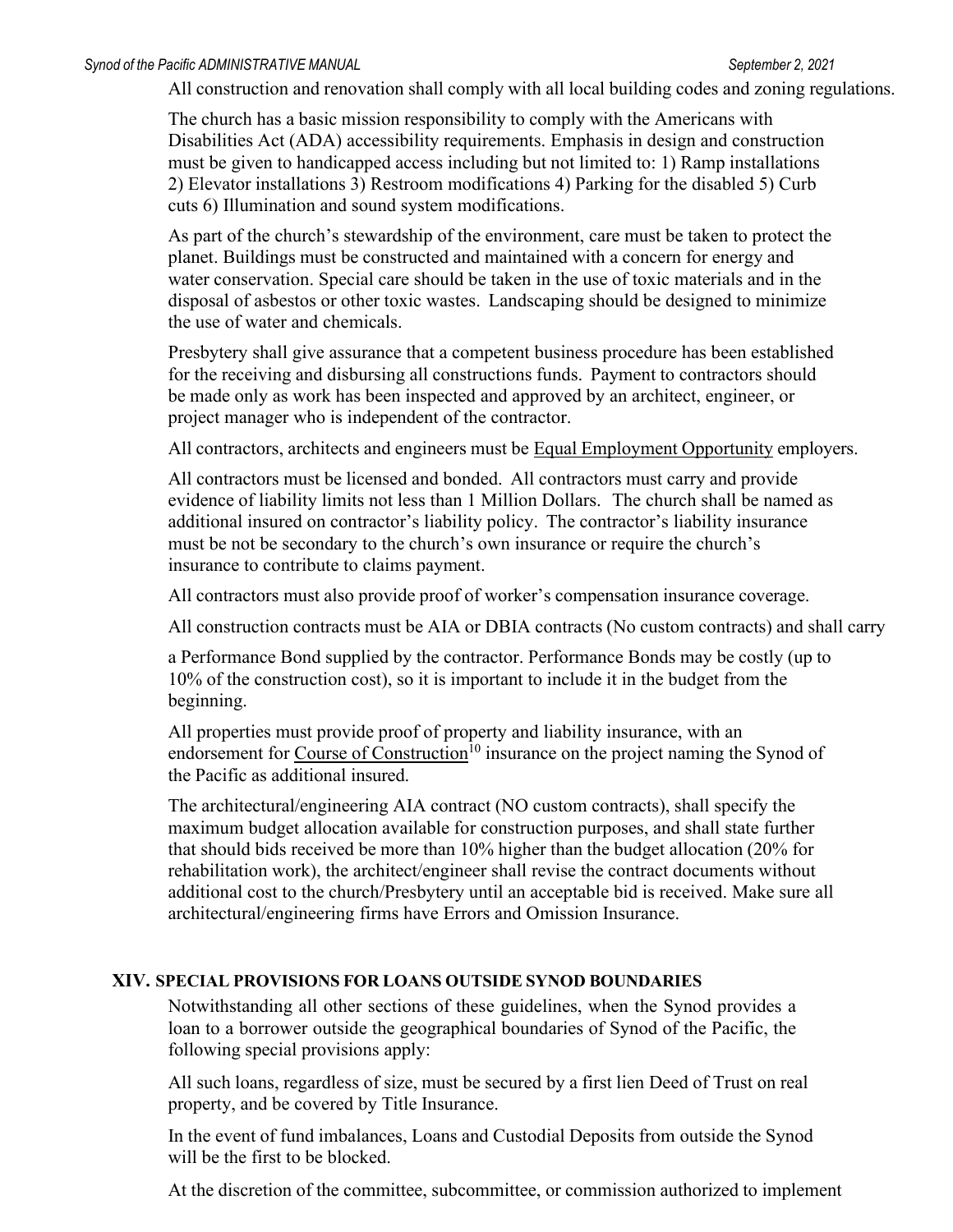special rate and term provisions, such may or may not be applied to loans outside Synod boundaries.

#### **XV. SPECIAL PROVISIONS FOR PARTICIPATION LOANS**

The Synod may enter into secured Participation Loans with Presbyterian Investment and Loan Program (PILP), as funds are available. These loans will be underwritten, and approved, following other sections of these loan guidelines and an individual loan will not exceed 15% of available loan funds (Investment Fund deposits).

Synod will have an ownership interest in the loan collateral equal to its participation percentage. Participation Loans can be for a PC (USA) church or related organization property within or outside of synod geographic boundaries. Loan applications from congregations, presbyteries or related organizations within the Synod bounds will be considered before PILP Participation Loans, subject to available funds.

#### **XVI. FINANCIAL SECURITY**

All loan proceeds must be used exclusively for their intended purpose as presented in the financial plan of the application.

Every loan will be secured by a Promissory Note signed by two corporate officers of the church, and two corporate officers of the Presbytery.

All loans over \$25,000 will be secured by a Deed of Trust. Should a church have more than one loan, if the total amount of indebtedness is more than \$25,000, a Deed of Trust will be secured for

- There is a U.S. Government lien or Small Business Administration loan
- If Presbyterian Investment  $& Loan Program$  is the primary or majority lender

All loans requiring a Deed of Trust will also require standard ALTA Title Insurance and if applicable a performance & payment bond.

Synod loans may also be secured by a lien against an investment of equal or greater value. This investment must be maintained until the loan is paid in full.

No additional debt may be incurred which is not part of the original financial plan, without the written permission of Synod.

All loans shall become immediately due and payable when a congregation sells any portion of any real property on which a Synod loan has been made and or at such time as the borrower is no longer under the jurisdiction of the Presbyterian Church (U.S.A).

#### **XVII. LOAN DELINQUENCY, AND RECAPTURE**

<span id="page-16-0"></span><sup>10</sup> *Course of Construction Insurance* is property and liability coverage for the new building or renovation as it is being built. Coverage excludes theft of materials that are not an integral part of the building, at the time of the loss.

the total amount of the loans. All Synod Deed of Trusts must be held in first lien position. Synod of the Pacific will not subordinate its lien position to another entity, except under the following conditions: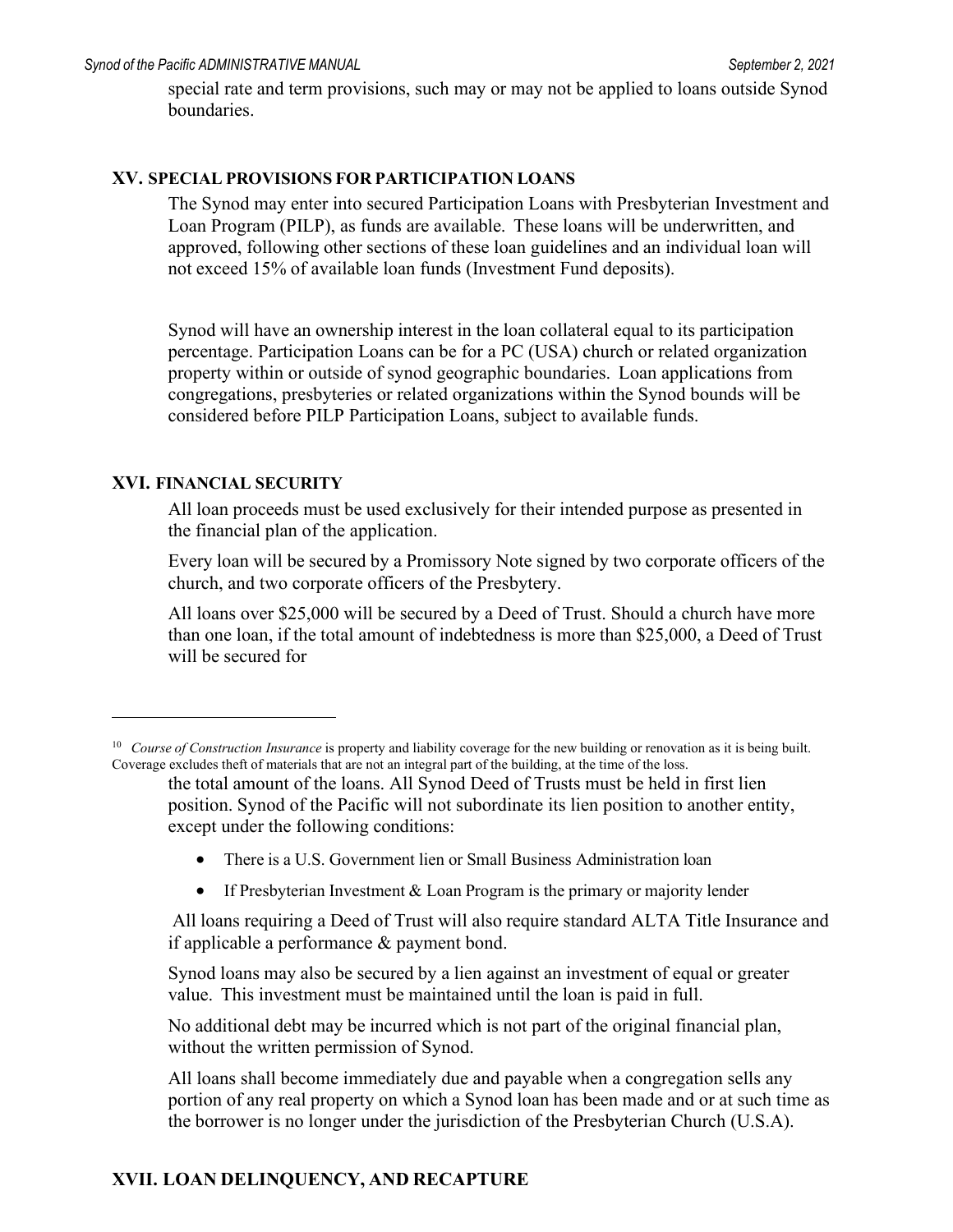#### **Purpose**

Loan Accounts that are past due represent the single biggest risk to the Synod Loan Service. Even slightly past due accounts must be taken seriously, and substantially past due or non- performing accounts jeopardize the loan service's financial health, our relationship with the Synod's Bank and with our auditors, and our ability to fund new loans.

Congregation, Presbytery, and Synod approvals must be done with the clear understanding that no matter how urgent and worthy a need, a poorly performing loan jeopardizes the Synod's ability to fund all other loans, many of which will be just as urgent and worthy. All approvers must be mindful that all loan security provisions will be enforced, including requiring payments by guarantors and foreclosures.

Strict enforcement of collection procedures is seen as a service to a church and its Presbytery. Every attempt will be made to help a borrower identify and address any financial problems before they are insurmountable, preventing further delinquencies that may require more drastic action.

Any exceptions to this procedure, such as a loan modification request, must be submitted to the MF committee via formal request from the borrower; staff will not accept any verbal/informal requests.

#### **Periodically: All Loans**

| Monthly:   | Provide Loan Aging report to all Presbytery Executives                                                                                                                            |
|------------|-----------------------------------------------------------------------------------------------------------------------------------------------------------------------------------|
| Quarterly: | Review status of Past Due Accounts at every Mission<br><b>Finance Committee Meeting</b>                                                                                           |
| Annually:  | Review status of all accounts for possible adjustment to "Write"<br>Off for Bad Debt" December 31 <sup>st</sup> , each year                                                       |
| Annually:  | Request, collect and review Annual Financial Statements of all<br>loans with balance over \$1,000,000 or with more than one past<br>due payment during the previous calendar year |

#### **30 days Past Due**

• Carbon copy Loan Statement, marked Past Due, to Presbytery Executive for information and action

#### **30 days Past Due Repeatedly**

- Send letter of concern with loan statement, copied to Presbytery Executive and Synod Director of Business Services
- Annual review of financial statements

#### **60 days Past Due**

All of above, plus…

- Letter of concern to Clerk of Session, copied to Pastor, Presbytery Executive, Synod Exec, Synod Director of Business Services, and Mission Finance Committee Chairperson
- Phone contact with presbytery regarding resolution of past due status
- Begin charging interest on past due interest

#### **90 days Past Due**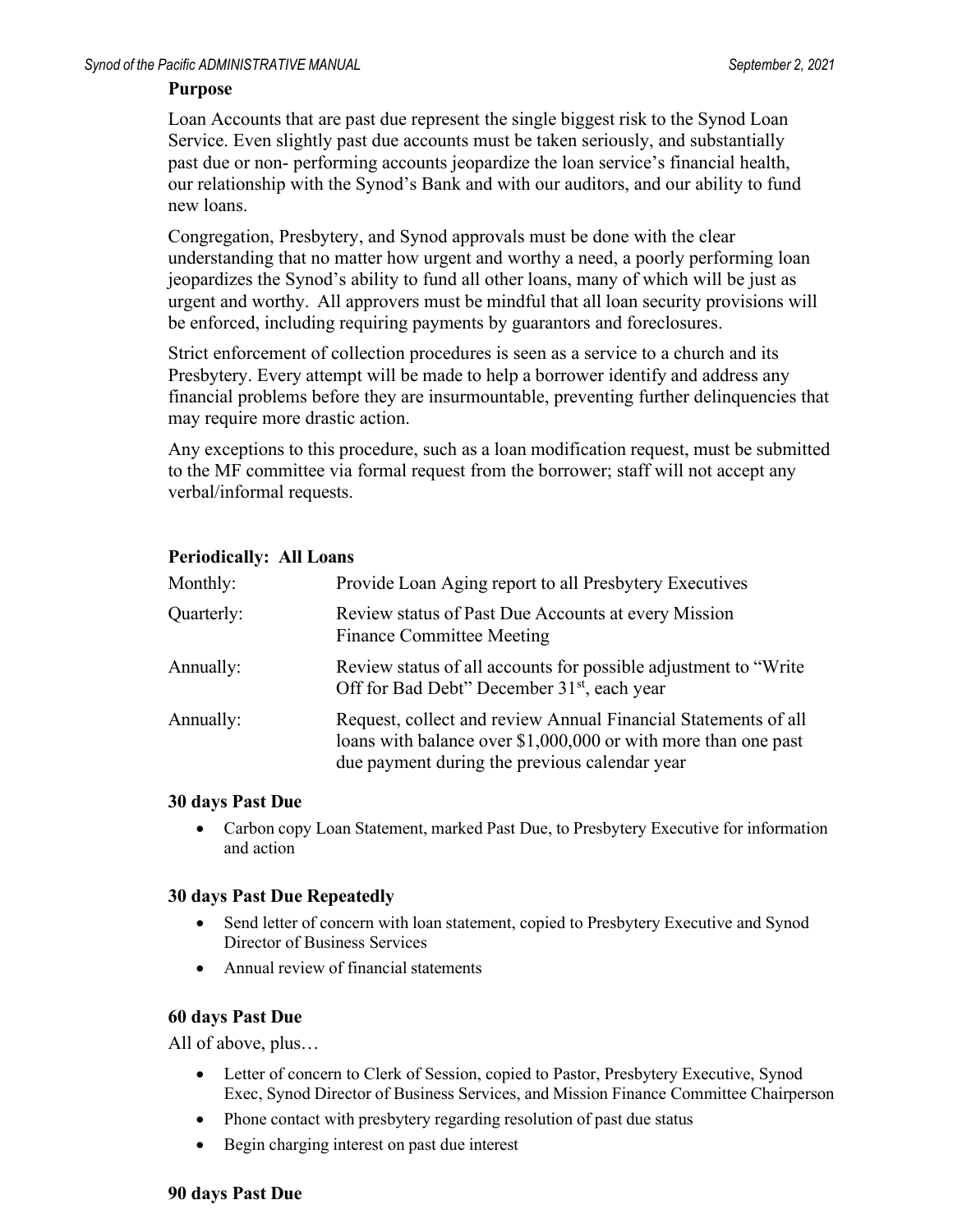All of above, plus…

- Phone contact directly with Church Representative regarding non-payment status
- Demand Letter to Clerk of Session, with copies to Pastor, Presbytery Executive, Synod Exec, Mission Finance Committee Chair
- Monthly review of financial statements

#### **120 days Past Due**

All of above, plus…

- Written request to Presbytery Executive and Church for consultation within 30 days. Negotiate the following possibilities (not limited to) depending upon the loan type and situation:
	- **Formulate official request to Mission Finance Committee for specific** forbearance
	- **Presbytery to assume payments**
	- Alternative funding to cover debt
	- Sale of Assets

#### **XVIII. SYNOD RESERVES AND COST OF FUNDS**

#### **Reserves**

The Synod recognizes that the lending of money necessarily involves the risk that some losses may occur. Therefore an adequate reserve for losses will be maintained. Loans will be reviewed in accordance with risk factors outlined by Synod's auditors. A reserve equal to approximately one percent of the total outstanding loan balance will be established, and adjusted annually.

#### **Synod Cost of Funds**

The definition of *Costs of Funds* is "The interest cost that a financial institution must pay for the use of money".

The Synod's *Internal Cost of Funds*, is then the cost of holding money from our depositors. This includes the interest we pay the depositors plus the overhead cost involved with running the Synod Investment and Loans Service.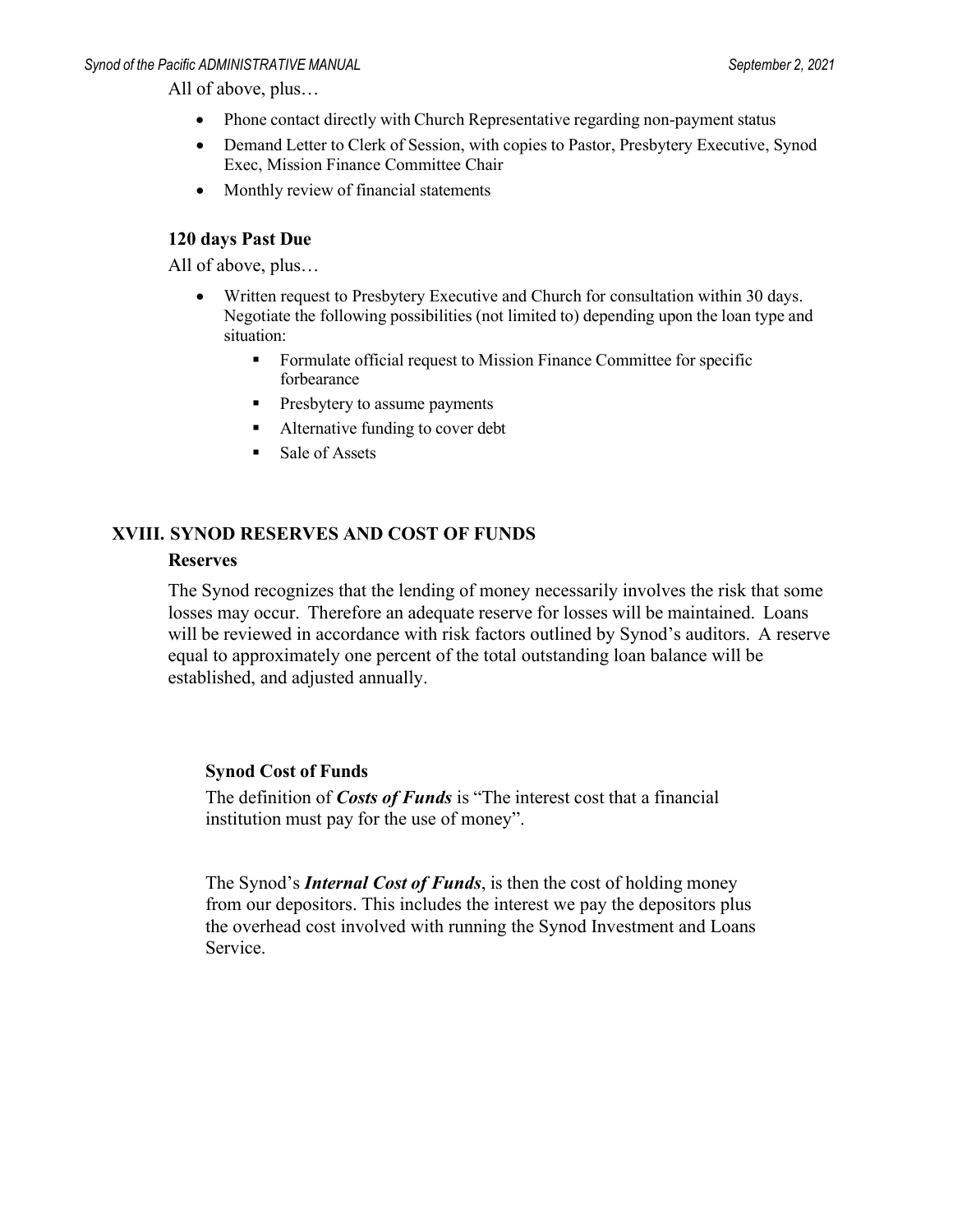## **Synod of the Pacific** Table of Contents

| XI. SPECIAL PROVISIONS FOR SITE OR BUILDING PURCHASE  14        |
|-----------------------------------------------------------------|
| XII. SPECIAL PROVISIONS FOR CONSTRUCTION OR RENOVATION  15      |
| XIII. SPECIAL PROVISIONS FOR LOANS OUTSIDE SYNOD BOUNDARIES  15 |
|                                                                 |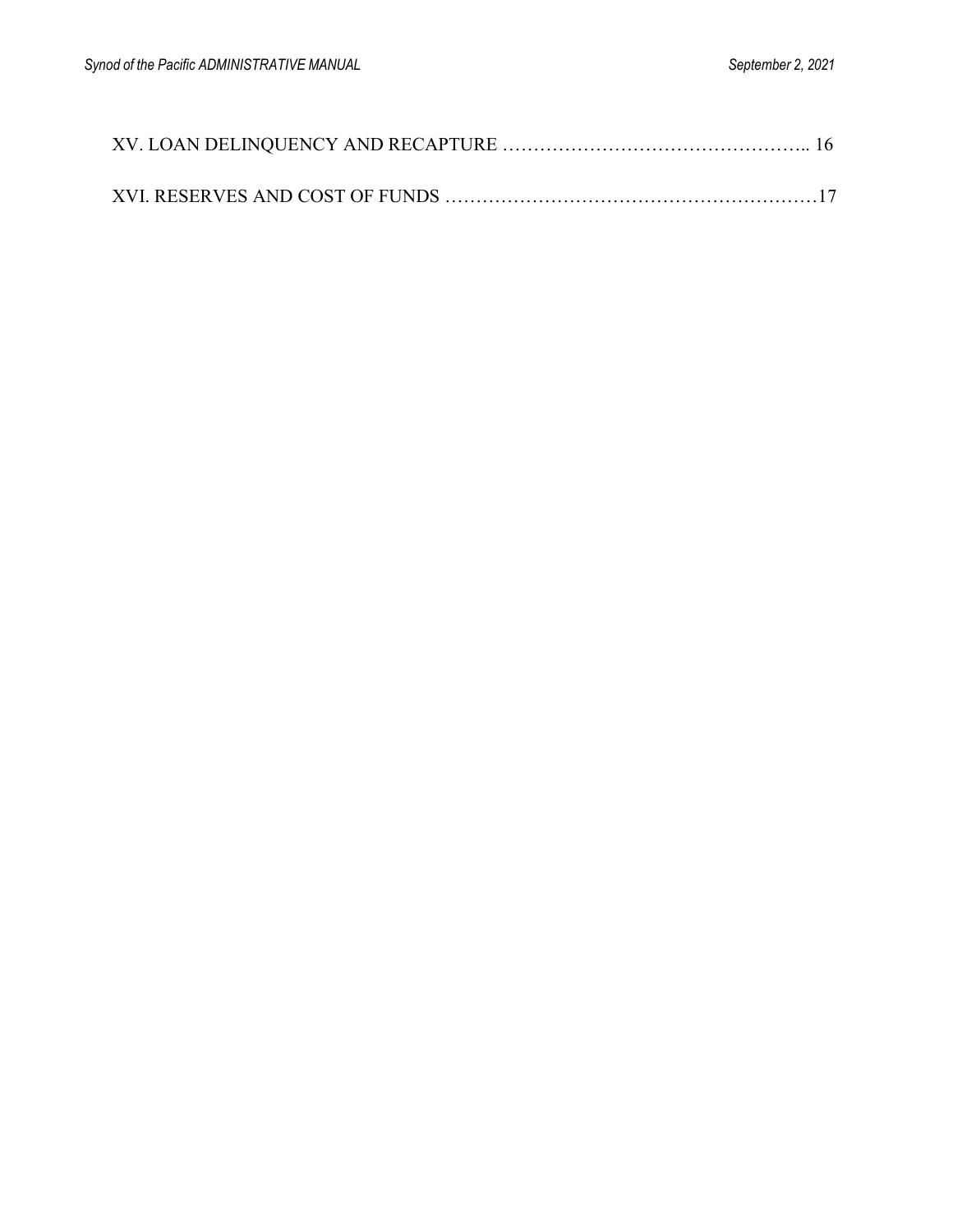#### **I. INTRODUCTION**

The Synod of the Pacific has an extended history, dating back to the 1950's of lending to member churches, presbyteries, and constituent organizations within its bounds.

The Synod's current loan portfolio stands at approximately \$24 million dollars and boasts that it has been repaid for every dollar previously lent under the program.

The Synod of the Pacific's Loan Service provides flexibility, and an understanding of Presbyterian Church needs and operations that cannot typically be found with commercial lenders.

The Synod of the Pacific provides loans from two fund sources, each of which offers several types of loans:

#### • **SYNOD INVESTMENT AND LOAN SERVICE FUND**

- Secured Lines of Credit (SLOC)
- Unsecured Lines of Credit (ULOC)
- Amortized Loans (AMOR)

#### • **JAMES M. MUZZY LOAN FUND**

- Muzzy Amortized Loans (JMM)
- Muzzy Line of Credit (MLOC)
- Low Interest "Green" Loans (GRN)
- Low Interest Insurance Loans (INS)
- Equity Share Loans (EQU)

The primary purpose of the James M. Muzzy Revolving Loan Fund is to provide capital funding for congregations with special financial needs. Such purposes include:

- For congregations up to 125 members, new church developments, racial/ethnic congregations, and churches with special financial needs, loans for capital projects and purchases, and debt refinancing.
- For congregations up to 250 members, loans for funding of equity sharing agreements.
- For congregations of all sizes, low interest loans for projects that prevent insurance losses, or improve the energy efficiency of the church.

The Synod has a limited supply of JMM funds. Careful stewardship of these funds is required to meet the needs of these congregations both now and in the future.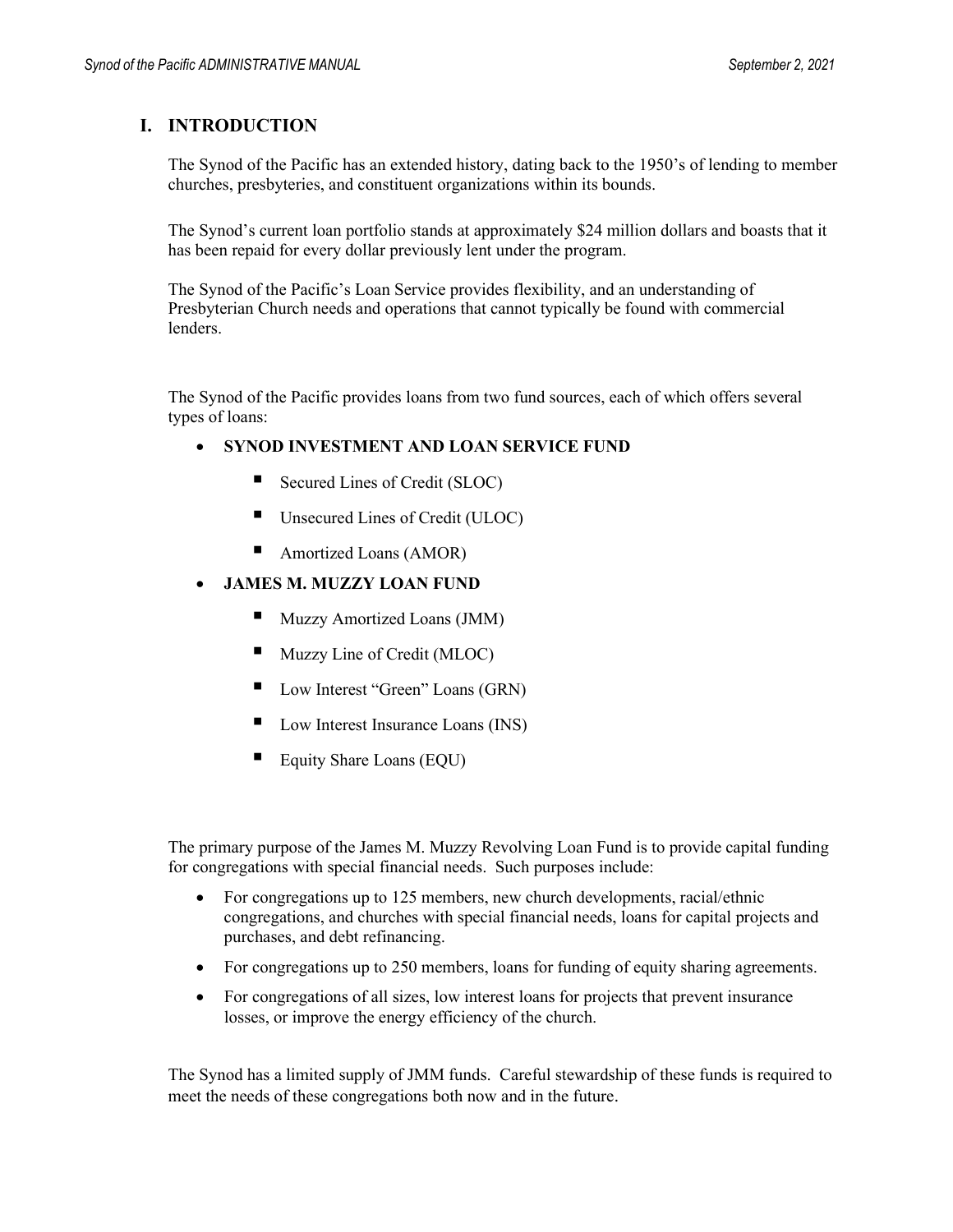*The secondary purpose of the Loan Service is to support presbytery programs by recycling the majority of its net service revenue[1](#page-22-0) back to member presbyteries as part of the Partnership Pool[2](#page-22-1) . This revenue is a major source of funding for mission and ministry programs and allows the Synod of the Pacific to be a net resource contributor, rather than a net resource user.* 

Oversight of all loan services rests with the Synod of the Pacific through its Mission Finance Committee. The Mission Finance Committee periodically reviews the policies and procedures and recommends necessary changes to Synod.

#### **II. AVAILABILITY AND ALLOCATION OF FUNDS**

If the Synod experiences an excess of demand over resources, priority will be given to the following loan types:

- Construction loans and other forms of short-term financing over long-term mortgage loans.
- Small loans over large loans.
- Loans to churches with exemplary Mission Giving histories. (See Section V)
- Loans to churches with a history of <u>Investment Service</u> deposits. Churches are especially encouraged to deposit their building fund revenues as they are received.

#### **III. APPLICATION FORMS**

Application forms are available on our website (www.synodpacific.org), by request from the Synod office, or from presbytery staff.

| <b>FORM</b> | <b>PURPOSE</b>                                                                                                                                                          |
|-------------|-------------------------------------------------------------------------------------------------------------------------------------------------------------------------|
| A           | New Loan requests from Churches (Line of Credit and Amortized)                                                                                                          |
| O           | New Loan requests from Affiliated Organizations                                                                                                                         |
| B           | New Loan requests from Presbyteries                                                                                                                                     |
| R           | Renewal of existing Line of Credit (for additional 2 years)<br>Renewal of existing Amortized Loan (for additional 5 years)<br>Conversion of Line of Credit to Amortized |
| M           | James M. Muzzy Loan requests (Amortized, Line of Credit, Insurance<br>and Green)                                                                                        |
| V           | Review of terms for existing James M. Muzzy Loans                                                                                                                       |

<span id="page-22-0"></span> $<sup>1</sup>$  Net service revenues are revenues less all expenses for the Investment and Loan Service.</sup>

<span id="page-22-1"></span>*<sup>2</sup>*The Partnership Pool consists of Synod's Services Net Revenue plus any G.A. Allocation plus a percentage of Presbytery Basic Mission.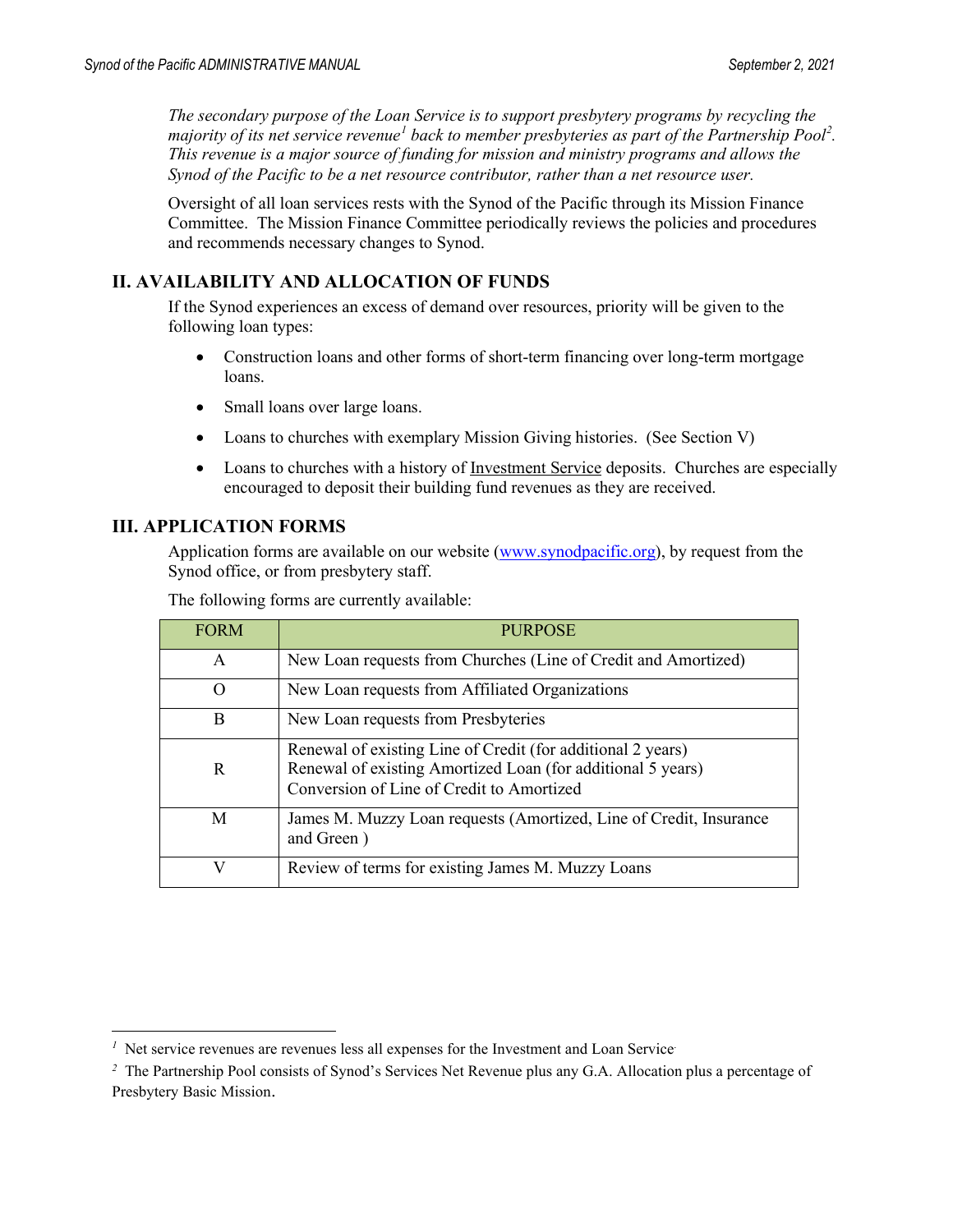When you submit your application, you will be required to provide supplemental documentation, Such documentation includes, but is not limited to:

- Current and Prior Year annual budget.
- Prior Year Balance Sheet and Revenue/Expense Statement.
- Current Year interim Balance Sheet and Revenue/Expense Statement.
- Preliminary drawings, bids, and estimates (only as applicable)

#### **IV. APPLICATION AND APPROVAL PROCESS**[3](#page-23-0)

Initial informal consultation with the Presbytery and Synod as to affordability of the project and the availability of funds is recommended.

Loan Applications Forms are posted on the Synod website a[t www.synodpacific.org,](http://www.synodpacific.org/) under the Loan Section, or may be obtained by contacting the Synod's Loan Coordinator. It is imperative that all areas of the application are completed so that the Synod can obtain the best picture of the financial health of the church/organization.

After completion of an application, congregation and/or session approval is required, and should be obtained in accordance with the Book of Order. The Clerk of Session executes the application, attesting that proper approval has been obtained.

All applications should be sent directly to the Presbytery. Once received:

- The Presbytery must approve the application and co-sign the loan (Guaranty of Debt) Repayment).
- The application must be signed by an authorized officer of the Presbytery Corporation.
- A Financial Plan for funding the project and repayment of all debt will be carefully developed by the Session together with the Presbytery. Once developed, the Presbytery must approve this financial plan.
- Presbytery oversees the project being financed, monitors the financial health of the congregation, and ensures that all loan terms, conditions, and covenants are being met.

Ordinarily the Synod will not accept a loan application until it has been reviewed and approved by the Presbytery. However, if the Presbytery requests, because of meeting schedules and deadlines, the Synod may consider the loan application concurrent with the Presbytery. The Synod's approval would then be contingent upon Presbytery approval.

The Synod's application approval process varies with the type and size of the loan requested:

• New loans of up to \$99,000 and loan renewals up to \$500,000 may be approved between regularly scheduled committee meetings by the Loan Coordinator and three Commissioners of the Mission Finance Committee<sup>[4](#page-23-1)</sup>. Such approvals are reported at the next committee meeting and noted in the minutes. *To be eligible for this interim approval, a loan must meet all standard underwriting criteria and the applicant must not be seeking waivers to any standard loan covenants.* 

<span id="page-23-0"></span><sup>&</sup>lt;sup>3</sup> Simpler rules and procedures apply for loans to Presbyteries. This document is designed primarily for use by congregations and specialized ministries

<span id="page-23-1"></span><sup>&</sup>lt;sup>4</sup> There is a pool of five commissioners that are authorized by the committee for these approvals. Any three of these five may be asked to approve interim loans.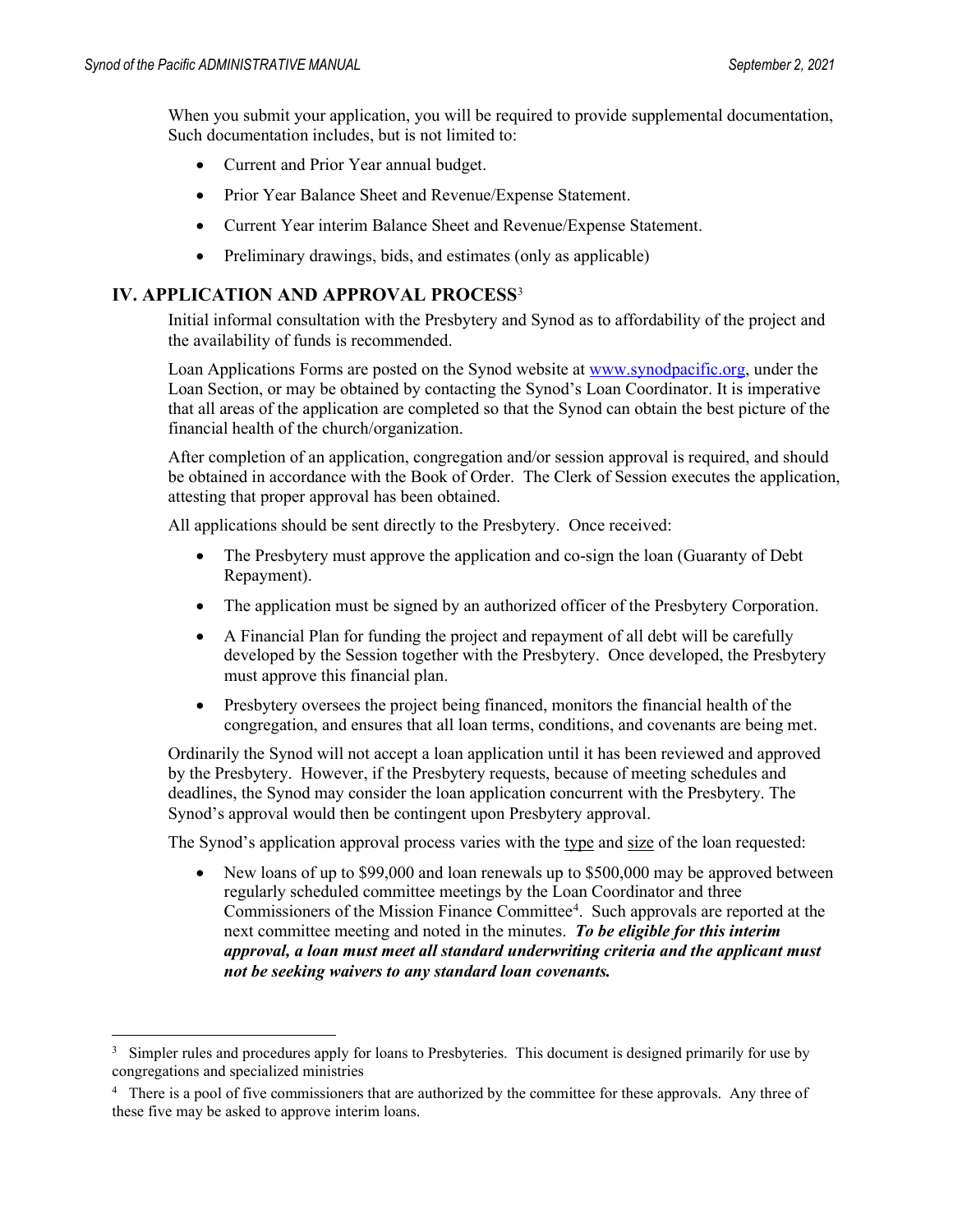- All other loans that meet the approved Synod Loan Guidelines are reviewed and approved by the Mission Finance Committee. The Committee shall report all approved loans to Synod at each regularly scheduled meeting<sup>[5](#page-24-0)</sup>. Normally, loan approvals can be obtained in February, May, August, and October. Applications must be received in the Synod office by the  $10<sup>th</sup>$  of the month prior to their scheduled meeting date (e.g., Applications for February's meeting are due January  $10<sup>th</sup>$ .
- The Mission Finance Committee may convene between meetings by zoom to consider a loan application for approval. Such approvals are reported to Synod at the next meeting.

Any waiver request related to financial considerations or construction requirements must be submitted in writing as part of the loan application and must also be approved by Presbytery and Synod.

The Synod Mission Finance Committee has the right to place certain contingencies on any loan approval. These contingencies are placed on the approval to protect both the applicant and the Synod. Synod will periodically verify all loan contingencies are in place during the life of the loan. If the contingencies are not being met, the Synod may consider the loan in default and will take any action necessary to correct the default.

Any presbytery who has a member church participating in the Synod's loan service must provide the Synod's lending institution with a written guaranty and financial information, as requested.

#### **V. LOAN FEES**

The Synod of the Pacific charges an Initiation or Processing fee once the application has been approved. This fee is to help cover the cost of reviewing and processing the applicant's loan. The Initiation or Processing fee also solidifies the commitment between the Synod and the applicant church/organization regarding the loan.

| <b>LOAN TYPE</b>                                           | <b>FEE</b>        |
|------------------------------------------------------------|-------------------|
| New Amortized or Line of Credit Loan                       | .50% Loan Request |
| Conversion of Line of Credit to Amortized Loan             | \$250.00          |
| Renewal of Amortized or Line of Credit Loan                | \$250.00          |
| New Muzzy Amortized or Line of Credit Loan                 | \$250.00          |
| Conversion of Muzzy Line of Credit to Amortized Muzzy Loan | \$250.00          |
| Review of Muzzy Amortized Loan                             | \$150.00          |
| All Loan Modifications                                     | \$500.00          |

Following is the Synod's fee schedule:

<span id="page-24-0"></span><sup>&</sup>lt;sup>5</sup> A Mission Finance Committee quorum must be present, including a majority of its voting members and representatives of at least three mission units.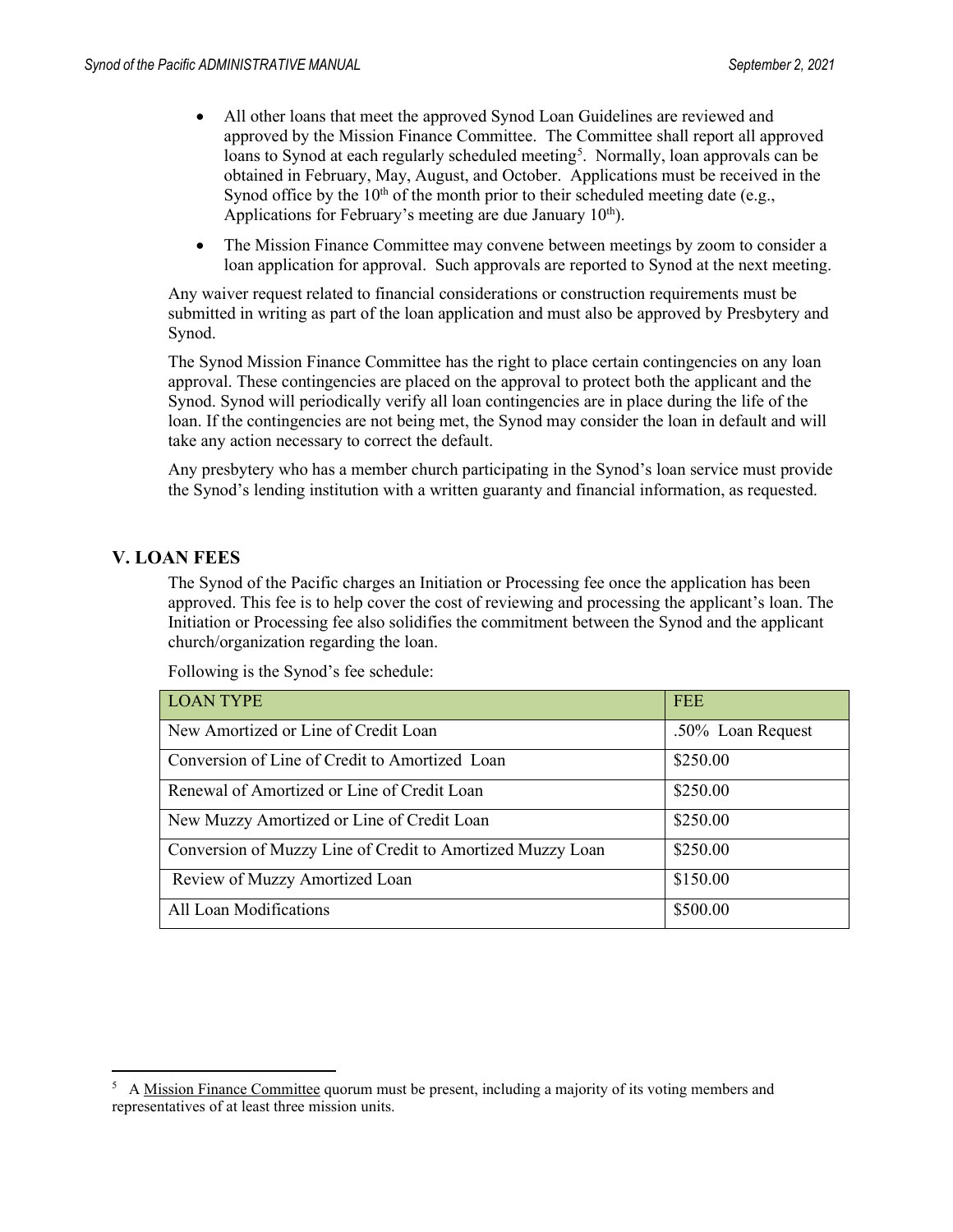#### **VI. LOAN UNDERWRITING CRITERIA**

#### **Mission Giving Considerations**

The Presbyterian Church (U.S.A.) relies on the connections between congregations, presbyteries, synods, and the General Assembly to nurture and support each other's mission, and to make possible much work that would be beyond the resources of any one body. Synod of the Pacific supports the connectional church by providing loans and other financial services at favorable rates and terms, and by being a net funding resource to our churches and Presbyteries. At the same time, the Synod relies on the connectional church for operating funds in the form of per capita contributions from presbyteries. Because of the importance of this connectional cycle, priority in the loan approval process will be given to those churches with good Mission Giving histories. Churches with good Mission Giving histories may also be eligible for discounts of up to 0.75% on interest rates. For more details on these discounts, please refer to "Rates and Terms."

Churches are encouraged to give  $10\%$  of their Current Operating Budget<sup>[6](#page-25-0)</sup> to Presbyterian General Mission.

For the purposes of loan applications, all General Mission giving that is remitted through the Presbytery or Synod, toward causes that are in the mission budgets of the Presbytery, Synod Partnership or General Assembly, are considered. This includes the following:

- o GA and Presbytery/Synod Shared Giving
- o Per Capita contributions
- o Directed Giving (to within-budget projects)
- o Special Offerings
	- Peacemaking
	- One Great Hour of Sharing
	- **Theological Education Fund**
	- Pentecost
	- Christmas Jov
	- **Presbyterian Disaster Relief**

Giving which is *not included* is "Extra Commitment" projects, or support given to local mission, which are worthy causes, but fall outside the scope of the current budget.

#### **Loan Portfolio Diversity**

To mitigate the risk inherent with concentrated investments, the total of all loans made by the Synod to any one borrower is generally limited to  $15\%$  of available loan funds<sup>7</sup>.

#### **Line of Credit and Amortized Loans**

Although loans may vary depending on church size and other considerations, these are the general parameters for an acceptable loan:

- Applicant church/organization must have at least 10% of total project on hand or already expended on project when applying.
- Total debt payments after financial campaigns completion must not exceed 20% of the Current Operating Budget estimated at the time loan payments commence.

<span id="page-25-0"></span><sup>6</sup>  *Current Operating Budget* includes all church revenue except revenue related to building campaigns and affiliated activities such as management of a day care center or rental property.

<span id="page-25-1"></span><sup>7</sup> Available Loan Funds are equal to Investment Fund deposits.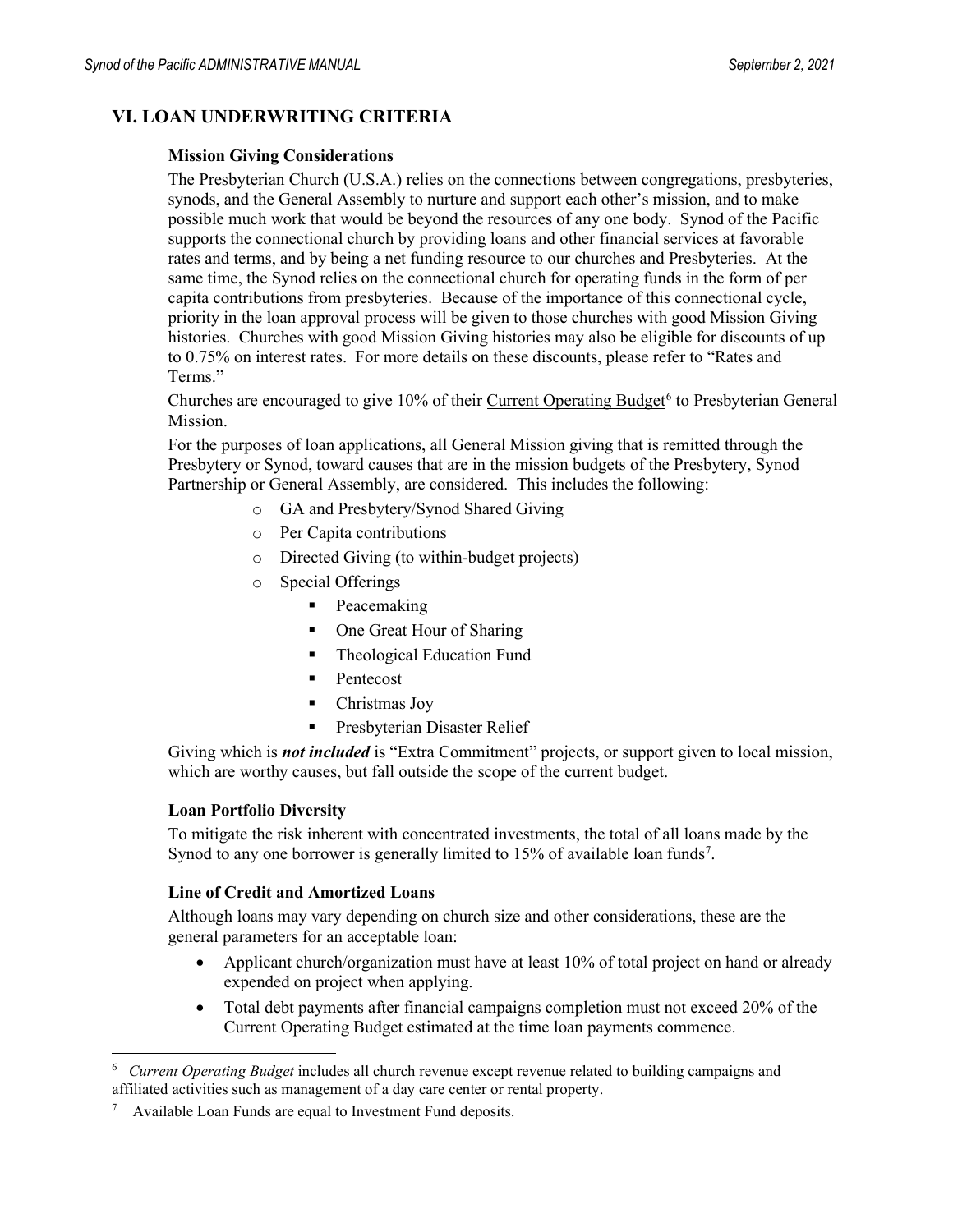- Normally the average annual giving per family unit (Operations plus Building Campaign giving) should not exceed 6% of the average family income.
- Total loans to property value should not exceed 75%.

#### **James M. Muzzy Loans**

Although many JMM Loans are designed specifically for churches which have special financial needs, a financial plan for funding the project and repaying all debt on a timely basis will be carefully developed by the session and the Presbytery. Credit standards are a less important part of Muzzy Loan underwriting, but it is necessary for the church to demonstrate an ability to repay the loan as agreed

#### **VII. RATES AND TERMS**

**To maintain stability of the Synod's Loan and Investment Interest Rates during periods of frequent fluctuations in the market, the Synod has moved away from setting its rates based on "Prime". Although the current Prime Rate is taken into consideration, the Synod bases it interest rates on its internal cost of funds.** 

#### **Line of Credit Loans**

The Line of Credit loan has a variable interest rate which is typically set .25% higher than the Amortized loan rate. A discount off this rate of up to .75% is available based on **Mission Giving**  history.

A church may draw on its loan, up to the approved limit, via an authorized signor<sup>[8](#page-26-0)</sup>, at any time. No draws are permitted if the loan is beyond term, or if payments are in arrears.

Payment of interest only is required monthly.

The maximum term for a Line of Credit loan is two years. The term period begins with the first loan draw. At the end of the term a Line of Credit loan must be:

- Paid off
- Renewed for ONE additional two-year period with Synod
- Converted to a Synod Amortized loan
- Refinanced though a bank or other lender

In order to convert a Line of Credit to an Amortized loan, the loan must be in good standing (i.e. payments current, in compliance with Synod loan covenants, etc.).

#### **Amortized Loans**

Amortized Loans have a variable interest rate with a fixed monthly payment for each term. A discount off this rate of up to 0.75% is available based on **Mission Giving** history.

Amortized payments (interest and principal) are required on a monthly basis.

<span id="page-26-0"></span><sup>8</sup>  *Authorized Signors* for loan transactions are named on the loan application, and may be changed by the Clerk of Session on church letterhead. The Synod will abide by any additional draw restrictions imposed by the church. In the absence of other instructions, draw requests can be made by phone, fax, mail, or e-mail.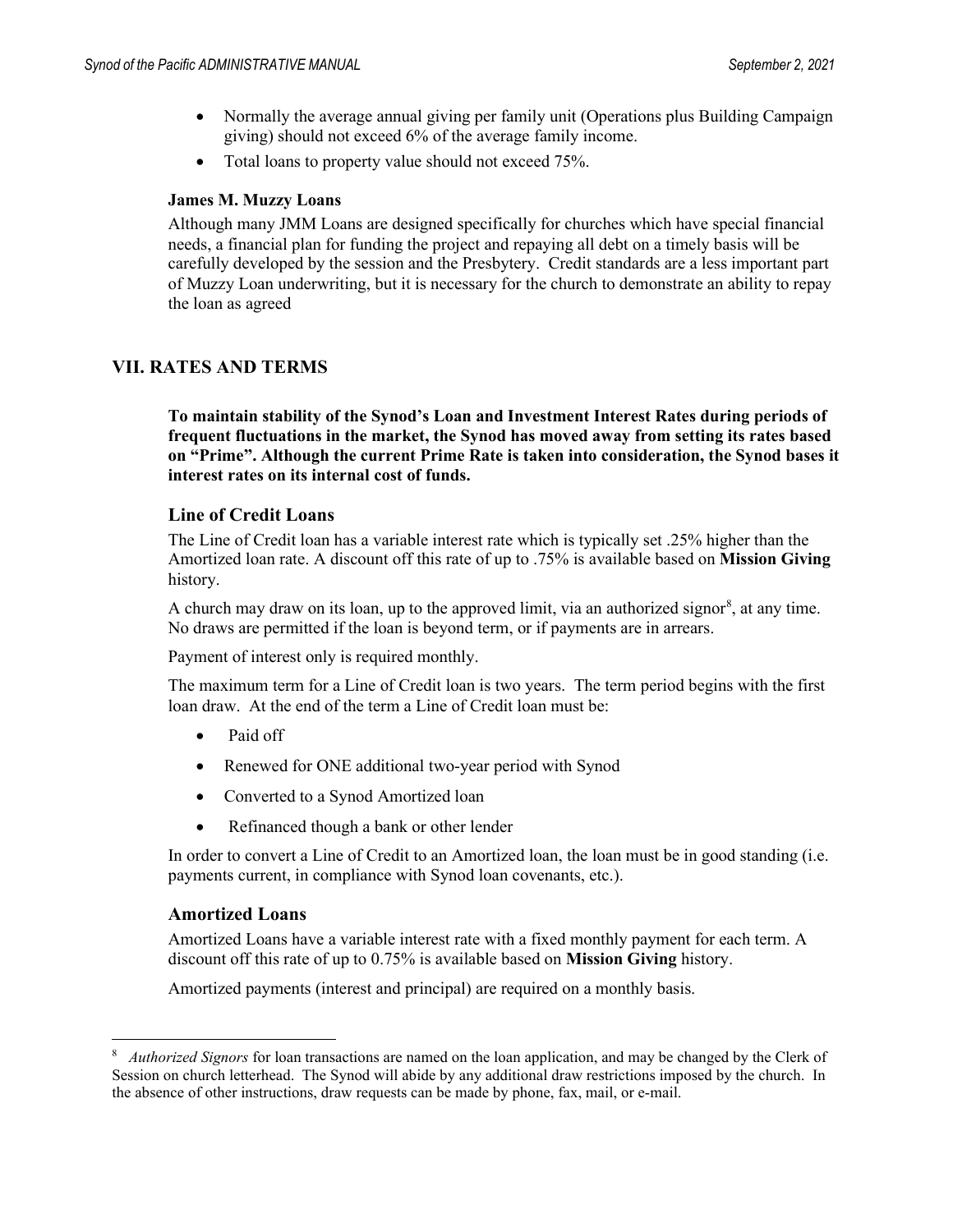The maximum term for an Amortized loan is five years. The maximum amortization schedule is 25 years. At the end of the five year term an Amortized loan must be:

- Paid off
- Renewed for another five year term with Synod. (The amortization schedule will be five years less than in the previous term. Therefore, at the end of the original amortization period, the loan will be paid off.).
- Refinanced through a bank or other lender

Interest rates float on Amortized loans, but payments are designed to remain constant throughout the five-year term. Changes in interest rates will affect how much of each payment is applied to interest, and how much is left to be applied to principal. Thus, if interest rates drop, the loan will be paid off more quickly than scheduled. If interest rates rise the loan will be paid off less quickly than scheduled. In extreme cases, where interest rates rise dramatically, monthly payments will be increased to prevent negative amortization, which is never allowed.

#### **James M. Muzzy Loans**

#### **Muzzy Line of Credit Loans**

Interest rates are fixed. Rates are set 1/4 % higher than the Muzzy Amortized loan rate. A discount off this rate of up to 0.750% is available based on **Mission Giving** history.

A borrower may draw on its loan up to the approved limit, via an authorized signor, at any time. No draws are permitted if the loan is beyond term, or if payments are in arrears.

Payments of interest only are required on a monthly basis.

The maximum term for a Muzzy Line of Credit loan is one year. The term period begins with the first loan draw. At the end of the term the loan must be:

- Paid off
- Converted to a Synod, Muzzy Amortized loan
- Refinanced though a bank or other lender

In order to convert a Line of Credit to an Amortized loan, the loan must be in good standing (i.e. payments current, in compliance with Synod loan covenants, etc.).

#### **Muzzy Amortized Loans**

Interest rates and terms on JMM and EQU loans are flexible. The Mission Finance Committee periodically sets a benchmark rate for JMM loans. Presbyteries may request an interest rate either higher or lower than the benchmark rate. A discount off this rate of up to 0.75% is available based on **Mission Giving** history.

Amortized JMM loans must be repaid in full within 25 years.

**Insurance Loans** are given at 2.0% interest with a maximum amount of \$50,000. The maximum amortization is 10 years. Insurance loans may be used for the purpose of insurance mitigation, asbestos abatement, mold and mildew removal and removal of lead paint hazards.

**Green Loans** have an interest rate of 3.50%, with a maximum amount of \$90,000. Green loans over \$50,000 may be amortized up to a maximum of 15 years. Amortization for loans of \$50,000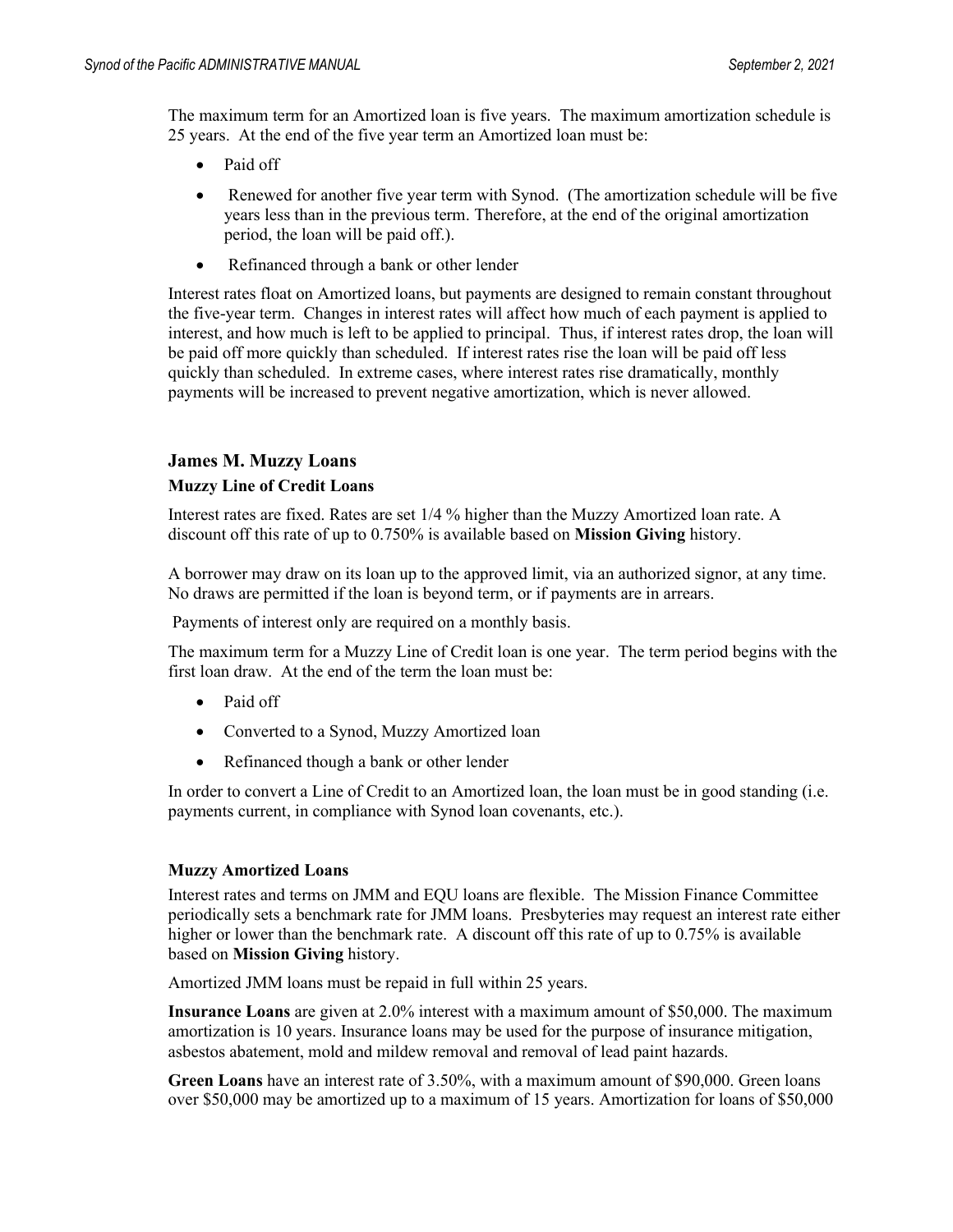or under would be amortized over 10 years. The purpose of Green loans is to fund projects that will reduce the church's carbon footprint while improving the facilities with energy efficient upgrades. Green loans may also be used for ADA compliance and projects for improving the physical and/or auditory accessibility.

**Insurance and Green Loans** do not qualify for Mission Giving discounts. In the event of delinquent payments, a late payment penalty of \$25 per month will be charged.

If a JMM loan is approved at the benchmark rate, and the benchmark rate is reduced after the approval, but before initial funding of the loan, the benchmark rate currently in effect at the time of funding will be applied.

JMM loans usually have a fixed rate and are fully amortized. However, under special circumstances a Presbytery may request an interest only period, or graduated payments.

JMM loans are funded in a lump sum upon request. Partial draws are only available through the MLOC loan.

JMM Loans that are made for a term longer than 5 years will be reviewed every 5 years by staff. Monthly payment, interest rate, Mission Giving discount, and other terms will be reset according to the loan policy then in effect.

#### **Mission Giving Discounts**

Discounts of up to 0.75% off of the standard interest rates for Lines of Credit, Amortized, and James M Muzzy loans are available based on a borrower's Mission Giving History:

| $10.0\%$ or higher | $0.75\%$ discount |
|--------------------|-------------------|
| $7.0\%$ to 9.9%    | $0.50\%$ discount |
| $5.0\%$ to 6.9%    | $0.25\%$ discount |

Discounts are based on the previous calendar year's qualified Mission Giving, and are calculated by staff as part of the loan approval process based on review of financial statements, Mission Treasury statements, and other sources. The discount is set for the term of the loan, or 5 years, whichever is shorter. Discounts are recalculated at all renewals, conversions, and adjustment periods.

If, at the discretion of staff, the previous calendar year is deemed to not fairly represent the applicant's Mission Giving history, a different calculation period may be used. The Mission Finance Committee reserves the right to review the Mission Giving status of a borrower at times other than those noted above.

Applicants that are not normally mission givers, such as presbyteries, camps or conference centers, etc. will receive an automatic discount of 0.50%.

#### **VIII. LOAN DRAWS**

Upon completion of the loan documentation process, the loan will be ready for funding. Draws may be disbursed by the following:

| <b>TYPE</b> | <b>COST</b> | DELIVERY TIME |
|-------------|-------------|---------------|
| Check       | No fee      | $3 - 5$ days  |
| ACH         | No fee      | 2 days        |
| WIRF        | No fee      | Same day      |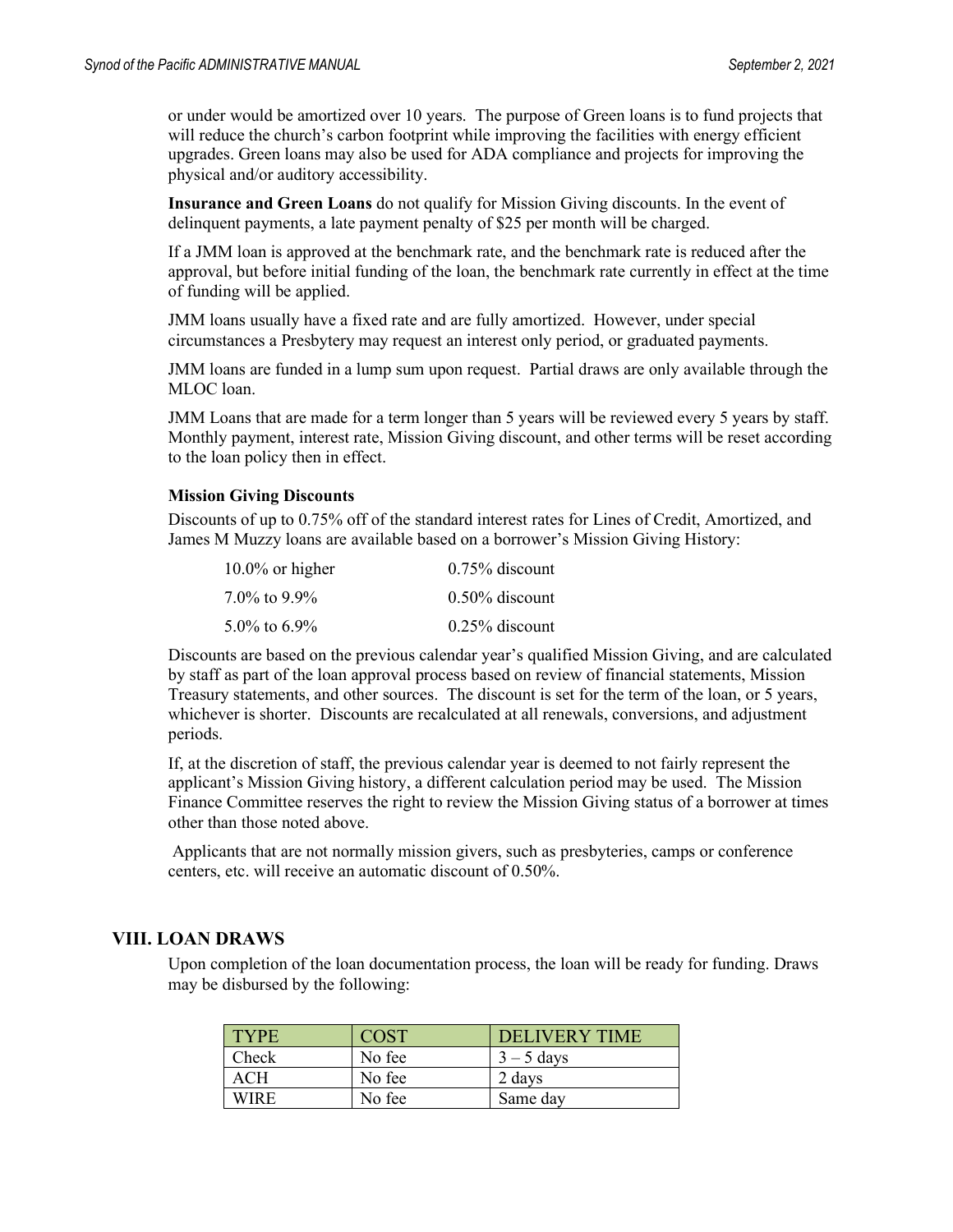Draws must be requested by one of the authorized persons named on the Corporate Resolution document.

All funds will be sent directly to the church or wired to the church's bank account.

No funds will be disbursed should the loan become delinquent or out of compliance.

#### **VIV. PROVISIONS FOR LOC & AMOR LOANS**

There is a 0.50% initiation (commitment) fee for all Line of Credit and Amortized loans. A .25% fee will also be assessed on any renewal, conversion, or restructuring of existing debt. The initiation fee is calculated on the approved limit of each loan. The fee is due and payable immediately at the time of loan approval. For conversions or renewals, the applicant may request the initiation fee be rolled into the balance of the loan if it does not exceed the approved loan amount. The Synod reserves the right to charge the fee against the existing loan balance if the fee is not paid within 60 days. Initiation fees are nonrefundable. If the balance of a loan being converted or renewed, or the requested loan amount of a new loan, is reduced by more than 10% within 30 days of approval, the initiation fee invoice will be revised and reissued. For changes of less than 10%, or later than 30 days after approval, no change will be made in the initiation fee.

Monthly interest will vary depending on the daily loan balance, the interest rate in effect, and the number of days in the month.<sup>[9](#page-29-0)</sup>

Additional principal may be paid at any time without penalty.

Upon a lump sum pay-down of at least 10% of the balance of an Amortized loan, and at the request of the borrower, the fixed monthly payment amount may be adjusted. This adjustment will be calculated at the current rate and using the same term date for amortization.<sup>[10](#page-29-1)</sup>

A monthly statement will be sent the first week of each month, covering all activity for the preceding month. Payment is due and payable upon receipt. Payments must be received at the designated payment address before the end of that current month to avoid compounded interest charges. *All late payments are a serious concern and may require presbytery intervention*

There is an interest rate penalty for all out of term loans. If a Line of Credit or Amortized loan goes beyond term without having been renewed or refinanced, the interest rate will increase by 1%, and by an additional 1% at each anniversary of the end-of-term date.

If the loan is not drawn on within six months of approval, the loan authorization will be canceled. Extensions may be available, at the discretion of staff, and upon payment of an extension fee (extension fees are calculated as follows: the original initiation fee divided by 6 months, times the requested number months of extension)

<span id="page-29-0"></span><sup>&</sup>lt;sup>9</sup> Monthly interest charge is calculated as follows: (Annual Interest Rate)  $\div$  360  $\times$  (number of days)  $\times$ (Principal Balance). If the interest rate or principal balance changes during the month, calculate interest separately on each combination, then add them together. For example, if the interest rate changes from 7.0% to 6.5% on the 12th of June, and the principal balance changes from \$100,000 to \$90,000 on the 27th of June, the calculation of June's interest is as follows:  $(.070 \div 360 \times 11 \times $100,000) + (.065 \div 360 \times 15 \times $100,000) + (.065$  $\div$  360  $\times$  4  $\times$  \$90,000) = 549,72

<span id="page-29-1"></span><sup>&</sup>lt;sup>10</sup> Example: A loan with a \$500,000 original amount had a payment of \$3,369, which was based on an interest rate of 5.25% and a 20-year amortization. Now, three years later, the balance is \$452,000 and the current interest rate is 6.0%. The church pays down \$50,000, leaving a balance of \$402,000, and requests a payment adjustment. The new payment would be \$3,148, which is based on a 6.0% interest rate for the remaining 17 years of the original amortization period.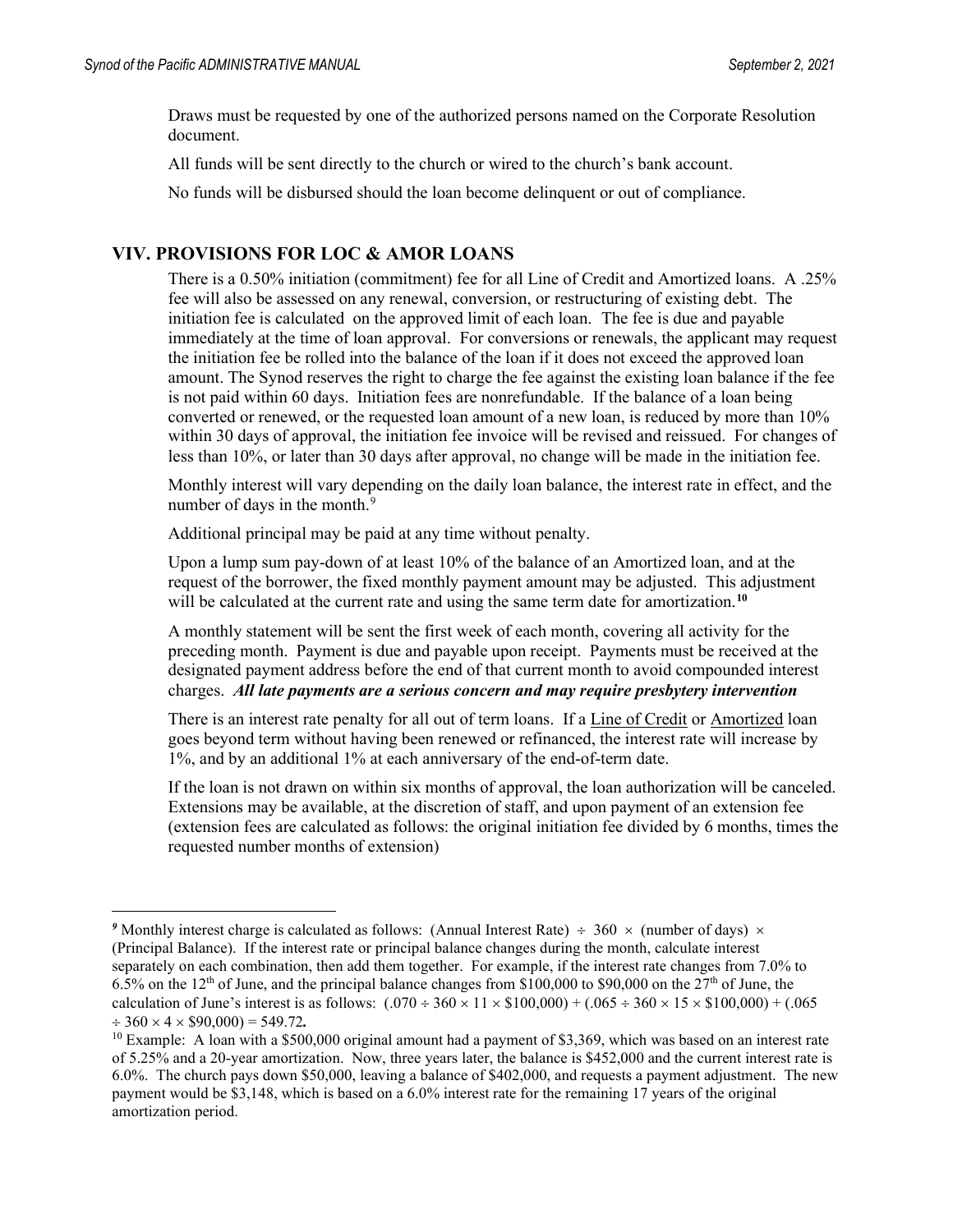The Synod reserves the right to revise Line of Credit and Amortized interest rates if it has a change in banking relationships, or an increase in its cost of borrowing. The Interest Rate Committee<sup>[11](#page-30-0)</sup> is responsible for any changes of rates that are necessary between regular meetings of the Synod. Historically, during periods of excess cash or excess demand, interest rates have been adjusted or frozen by a commission, a committee, or the Synod's internal management.

Any Synod Line of Credit or Amortized loan is made available only for the term of that loan. There is no promise or guarantee that the Synod will be able to either extend or refinance that loan beyond the original term. Extension or refinancing is not an automatic process. There are many factors to consider, including the Synod's availability of funds, the church's financial status, and the church's past compliance with loan covenants.

#### **X. PROVISIONS FOR JAMES M. MUZZY LOANS**

There is a Processing fee associated with all James M. Muzzy loans. This fee will be assessed with all new, reviews, conversions or refinancing of existing debt. The Processing fee is a set fee that has been approved by the Mission Finance Committee of the Synod. The fee will be due and payable at the time of the loan application approval. Approved but not yet funded loans will be cancelled if the Processing fee is not paid within 60 days. Processing fees are nonrefundable. The Synod reserves the right, in the case of JMM Reviews to charge the Processing fee against the existing loan if the fee is not paid within the 60 days. The schedule for James M. Muzzy Processing Fees is as follows:

| New James M. Muzzy loan                  | \$250.00 |
|------------------------------------------|----------|
| Review of JMM loan                       | \$150.00 |
| Conversion of MLOC to JMM Amortized loan | \$250.00 |

#### **Equity Share Loans (EQU)**

The Muzzy fund specializes in loans to churches for the purpose of funding equity sharing agreements. Equity Sharing loans are available to congregations of no more than 250 members, in amounts up to \$250,000.Note: The Synod does not enter equity sharing agreements with pastors. Churches can borrow from the Synod and use the funds to enter an equity sharing agreement with their pastor. Please contact Synod loan staff for assistance with all aspects of equity sharing.

A congregation may also use a JMM loan to assist a pastor with housing by purchase or renovation of a manse or offering a second amortized loan. The terms of the arrangement with the pastor are subject to review by the Synod during the loan approval process.

#### **Green Loans (GRN)**

Green Loans through the James M. Muzzy Fund are available to help congregations make ecofriendly improvements to their facilities. Green Loans are available to any congregation within the Synod bounds regardless of size. Examples of qualifying improvements are:

- Replacing old windows with energy efficient ones
- Converting building heating to solar energy

<span id="page-30-0"></span> $11$  The Interest Rate Committee is comprised of the Chair of Mission Finance, three additional Mission Finance Committee voting members, the Director of Business Services, the Loan Service Coordinator, and the Investment Service Coordinator. Teleconference calls of the Committee are recorded for audit purposes and reported at the next Synod meeting.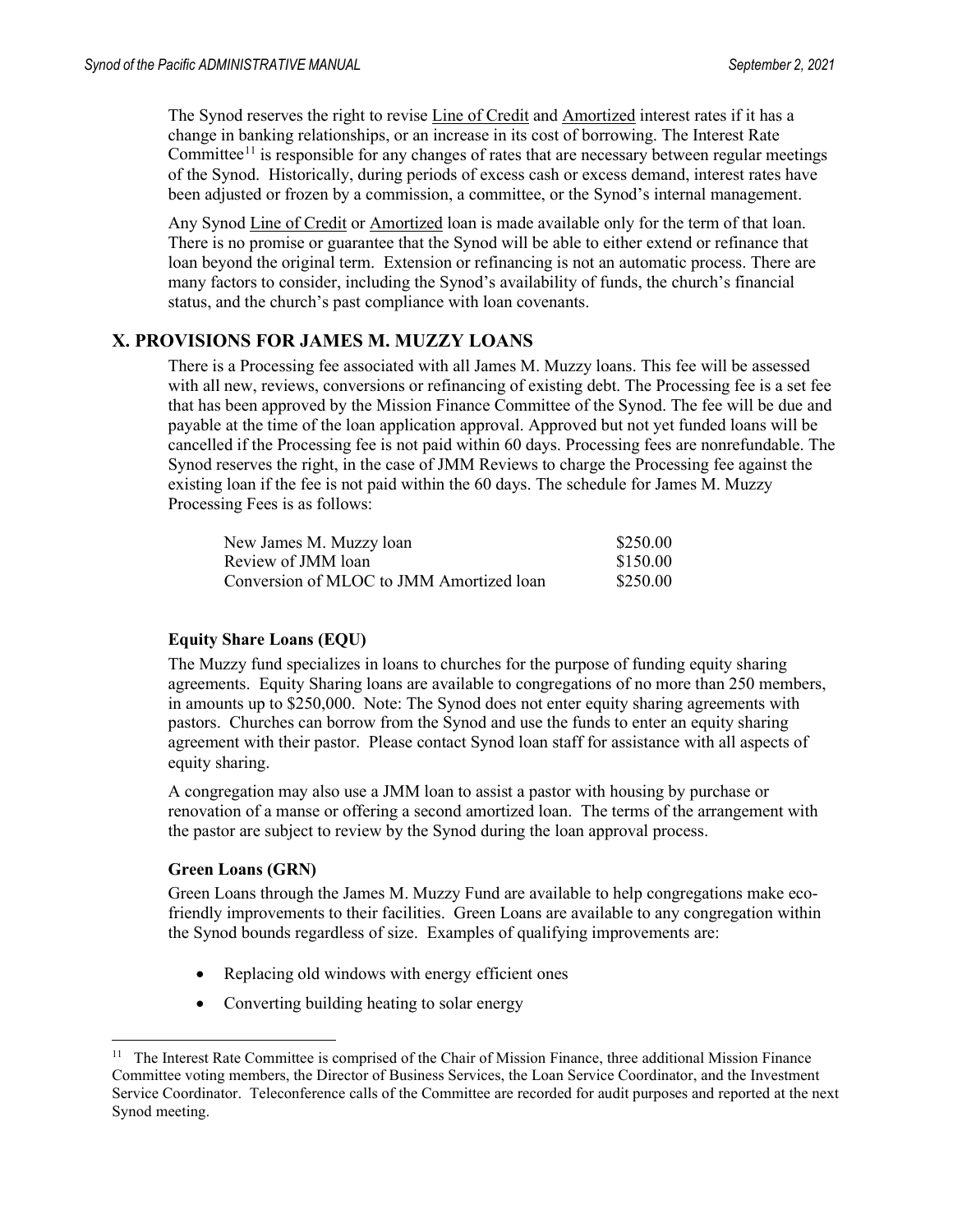- Installing energy efficient water sprinklers
- Replacing old toilets with low flow ones
- Other energy saving measures

#### *The maximum total balance of Green loans to any one church, at any given time, is \$90,000.*

#### *Green loans \$50,000 or more may be amortized over 15 years; under \$50,000 is amortized over 10.*

#### **Insurance Loans (INS)**

Through the James M Muzzy fund, low interest loans are available to churches for projects that prevent insurable losses. Insurance Loans are available to congregations of all sizes. The major ongoing insurance risk facing churches is loss from fire. However, there are other losses that affect premiums. Examples of qualifying loans include:

- Central Station Alarms
- Automatic Sprinkler Systems
- Locks, safes, and other security or anti-vandalism measures.
- Re-piping, or replacement of mechanical components to avert water damage
- Repair of trip/fall hazards, substandard lighting
- Removal and repair of damaged areas due to mildew or insects
- Removal of hazardous materials (i.e., asbestos abatement, mold and mildew removal and removal of lead paint hazards)
- Other preventative measures

*Low interest insurance loans may not be used for earthquake refitting projects and are not available to churches involved in new construction or major renovation projects that require installation of sprinkler systems, re-piping and central station alarms in accordance with code requirements.*

*Funds are available each year on a first come, first served basis. The maximum total balance of Insurance Loans to any one church at any given time is \$50,000.*

#### **Other James M. Muzzy Loans**

#### **Eligibility**

Muzzy loans (other than GRN, IN and EQU), are available only to congregations or presbyteries (for use by specific congregations or new church developments). The congregation must demonstrate extraordinary financial need, or fit one or more of the following special situations:

- New church development
- Small church (less than 125 members)
- Racial/Ethnic congregation
- Church with earthquake, flood damage, or similar uninsurable damage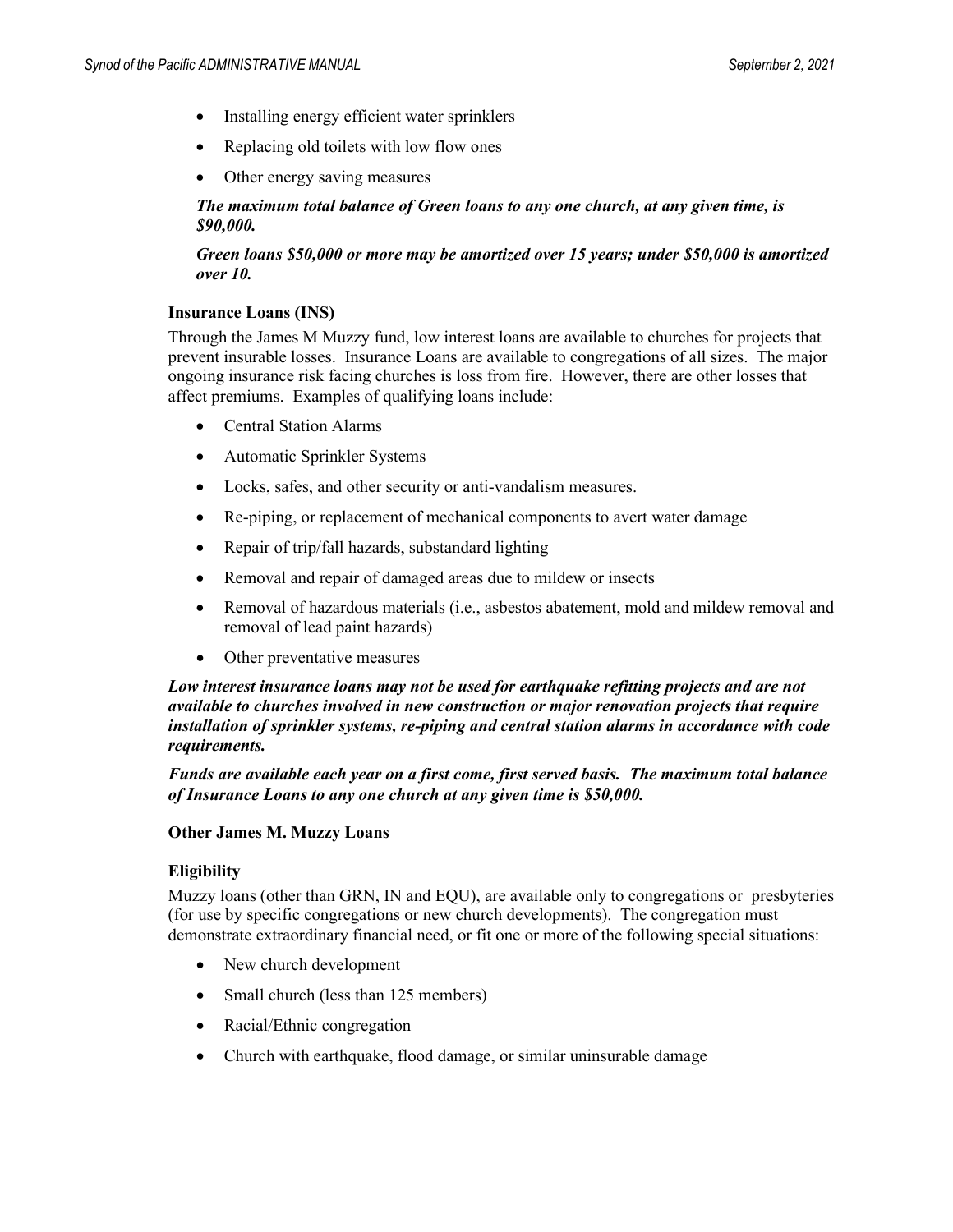#### **Uses of Funds**

Muzzy loans are only available for capital projects, including:

- Site and/or Building purchase
- Building construction or renovation
- Debt restructuring or consolidation

#### **Other Considerations**

The availability of other sources of funding must be considered before a JMM loan is granted. The Church Investment and Loan Program of the PC (U.S.A.) offer several loans to congregations. Also, there may be presbytery loan funds available. A JMM loan may be combined with GA, Synod or Presbytery loans to create a suitable financial package.

No more than \$250,000 in JMM loans may be granted to a congregation at any one time, including JMM loans made to the presbytery on behalf of a particular church, but not including Insurance or Green loans.

If the building or site is sold before being developed and utilized for the mission program for which it was purchased, or if a portion of the site is sold off as excess property, the Synod will share proportionately with the titleholder in any capital gain or loss.

#### **XI. SPECIAL PROVISIONS FOR SITE OR BUILDING PURCHASE**

Title to the property shall be fee simple and entirely without any reversionary interests.

Soil testing must be done before the site is purchased to assure that the selected site is suitable for building.

An environmental audit is required for sites which have been previously developed for the purpose of identifying any potential toxic waste problems.

All properties must be protected by property insurance (full replacement value including at least 25% over building limit for Debris Removal and Increased Cost of Construction due to local ordinances or laws) plus liability insurance (at least 1 million per occurrence, 3 million aggregate) from date of purchase.

#### **XII. SPECIAL PROVISIONS FOR CONSTRUCTION OR RENOVATION**

All construction and renovation shall comply with all local building codes and zoning regulations.

The church has a basic mission responsibility to comply with the Americans with Disabilities Act (ADA) accessibility requirements. Emphasis in design and construction must be given to handicapped access including but not limited to 1) Ramp installations 2) Elevator installations 3) Restroom modifications 4) Parking for the disabled 5) Curb cuts 6) Illumination and sound system modifications.

As part of the church's stewardship of the environment, care must be taken to protect the planet. Buildings must be constructed and maintained with a concern for energy and water conservation. Special care should be taken in the use of toxic materials and in the disposal of asbestos or other toxic wastes. Landscaping should be designed to minimize the use of water and chemicals.

Presbytery shall give assurance that a competent business procedure has been established for the receiving and disbursing all constructions funds. Payment to contractors should be made only as work has been inspected and approved by an architect, engineer, or project manager who is independent of the contractor.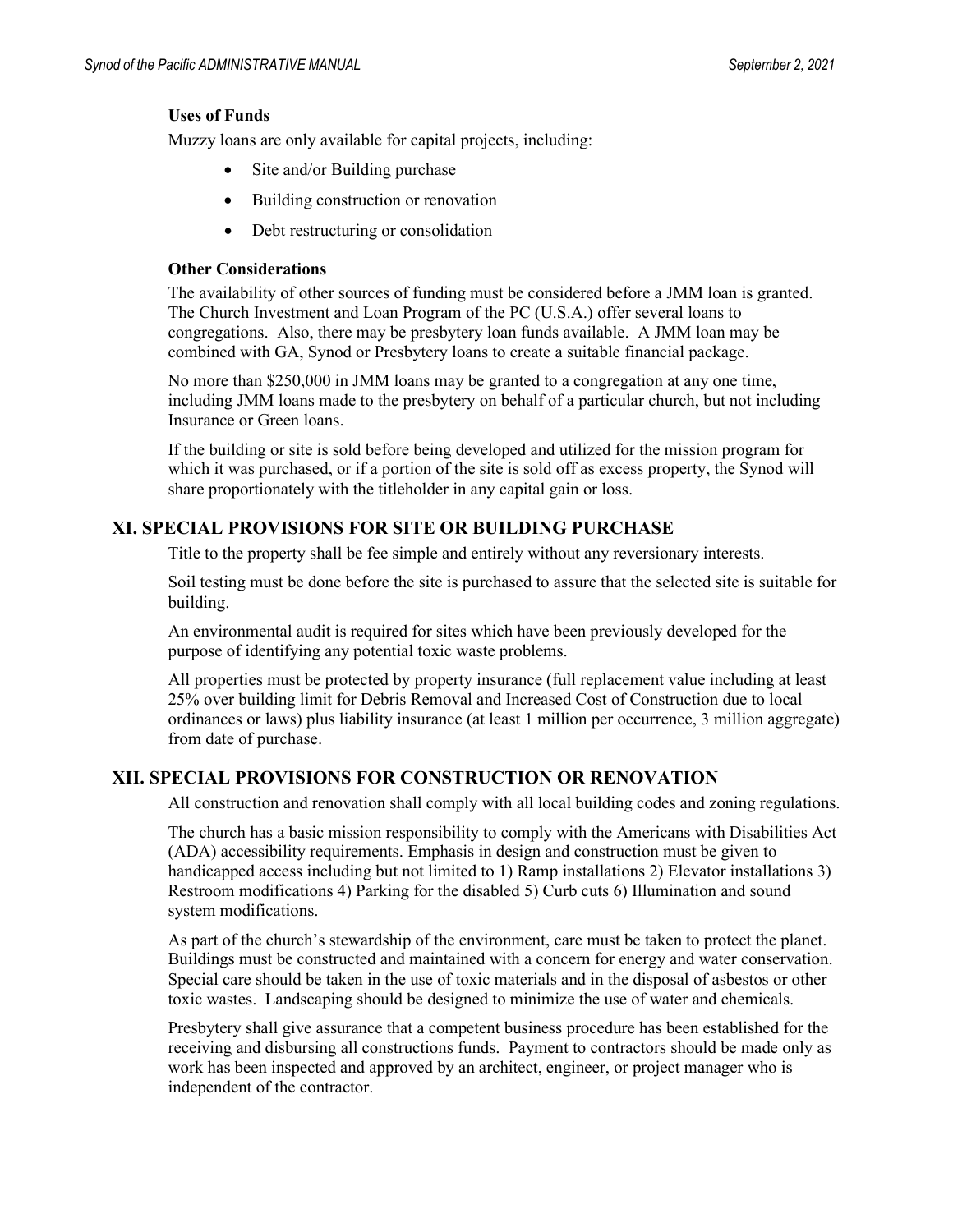All contractors, architects and engineers must be Equal Employment Opportunity employers.

All contractors must be licensed and bonded. All contractors must carry and provide evidence of liability limits not less than 1 million Dollars. The church shall be named as additional insured on contractor's liability policy. The contractor's liability insurance must not be secondary to the church's own insurance or require the church's insurance to contribute to claims payment. All contractors must also provide proof of worker's compensation insurance coverage.

All construction contracts must be AIA or DBIA contracts (No custom contracts) and shall carry a Performance Bond supplied by the contractor. Performance Bonds may be costly (up to 10% of the construction cost), so it is important to include it in the budget from the beginning.

All properties must provide proof of property and liability insurance, with an endorsement for Course of Construction<sup>[12](#page-33-0)</sup> insurance on the project naming the Synod of the Pacific as additional insured.

The architectural/engineering AIA contract (NO custom contracts) shall specify the maximum budget allocation available for construction purposes and shall state further that should bids received be more than 10% higher than the budget allocation (20% for rehabilitation work), the architect/engineer shall revise the contract documents without additional cost to the church/Presbytery until an acceptable bid is received. Make sure all architectural/engineering firms have Errors and Omission Insurance.

#### **XIII. SPECIAL PROVISIONS FOR LOANS OUTSIDE SYNOD BOUNDARIES**

Notwithstanding all other sections of these guidelines, when the Synod provides a loan to a borrower outside the geographical boundaries of Synod of the Pacific, the following special provisions apply:

All such loans, regardless of size, must be secured by a first lien Deed of Trust on real property, and be covered by Title Insurance.

In the event of fund imbalances, Loans and Custodial Deposits from outside the Synod will be the first to be blocked.

At the discretion of the committee, subcommittee, or commission authorized to implement special rate and term provisions, such may or may not be applied to loans outside Synod boundaries.

#### **XIV. FINANCIAL SECURITY**

All loan proceeds must be used exclusively for their intended purpose as presented in the financial plan of the application.

Every loan will be secured by a promissory note signed by two corporate officers of the church, and two corporate officers of the Presbytery.

All loans over \$25,000 will be secured by a Deed of Trust. Should a church have more than one loan, if the total amount of indebtedness is more than \$25,000, a Deed of Trust will be secured for the total amount of the loans. All loans requiring a Deed of Trust will also require standard ALTA Title Insurance and if applicable a performance bond.

No additional debt may be incurred which is not part of the original financial plan, without the written permission of Synod.

All loans shall become immediately due and payable when a congregation sells any portion of

<span id="page-33-0"></span><sup>&</sup>lt;sup>12</sup> Course of Construction Insurance is property and liability coverage for the new building or renovation as it is being built. Coverage excludes theft of materials that are not an integral part of the building, at the time of the loss.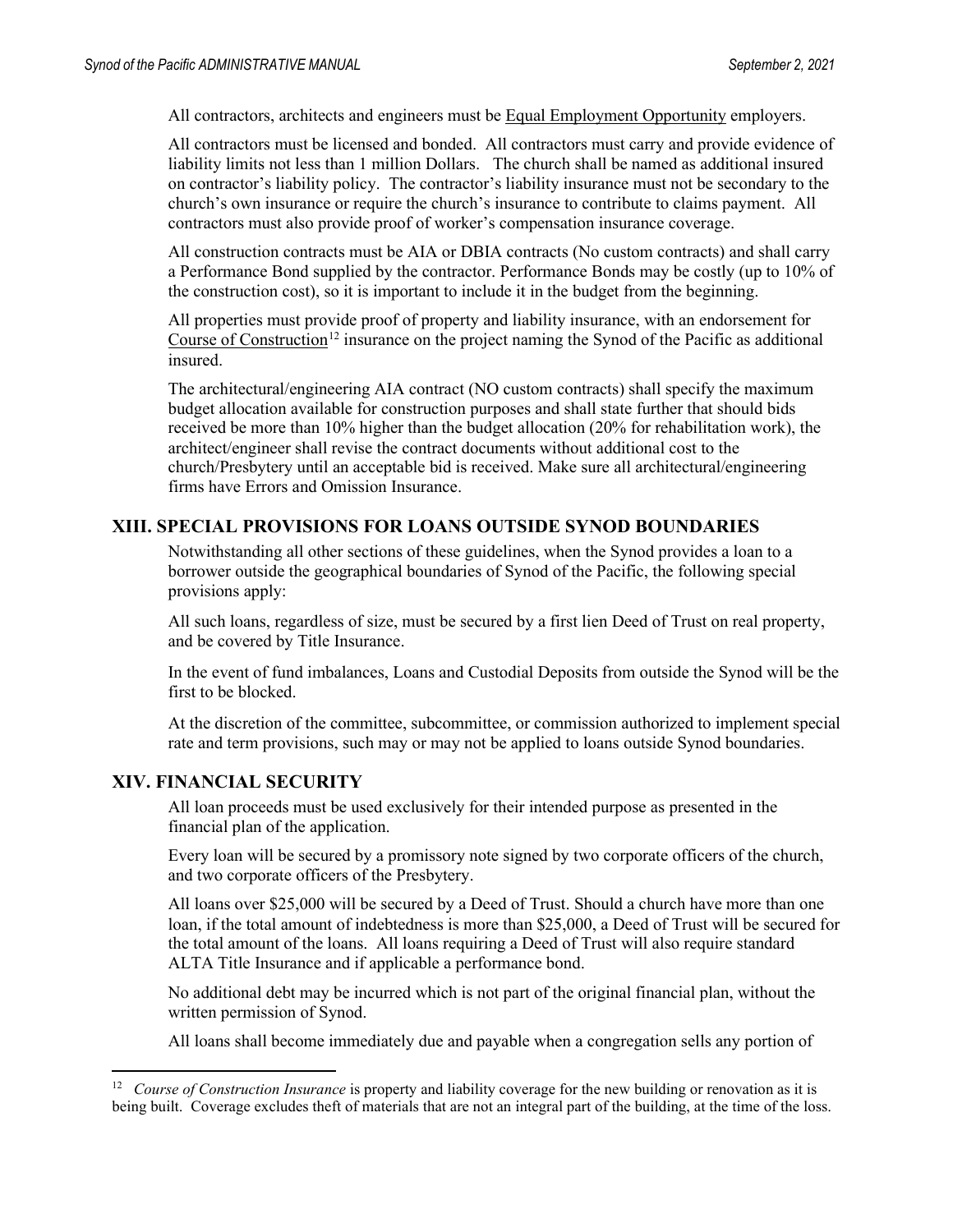any real property on which a Synod loan has been made and or at such time as the borrower is no longer under the jurisdiction of the Presbyterian Church (U.S.A).

#### **XV. LOAN DELINQUENCY, AND RECAPTURE**

#### **Purpose**

Loan Accounts that are past due represent the single biggest risk to the Synod Loan Service. Even slightly past due accounts must be taken seriously, and substantially past due or nonperforming accounts jeopardize the loan service's financial health, our relationship with the Synod's Bank and with our auditors, and our ability to fund new loans.

Congregation, Presbytery, and Synod approvals must be done with the clear understanding that no matter how urgent and worthy a need, a poorly performing loan jeopardizes the Synod's ability to fund all other loans, many of which will be just as urgent and worthy. All approvers must be mindful that all loan security provisions will be enforced, including requiring payments by guarantors and foreclosures.

Strict enforcement of collection procedures is seen as a service to a church and its Presbytery. Every attempt will be made to help a borrower identify and address any financial problems before they are insurmountable, preventing further delinquencies that may require more drastic action.

Any exceptions to this procedure, such as a loan modification request, must be submitted to the MF committee via formal request from the borrower; staff will not accept any verbal/informal requests.

#### **Periodically: All Loans**

| Monthly:   | Provide Loan Aging report to all Presbytery Executives                                                                                                                          |
|------------|---------------------------------------------------------------------------------------------------------------------------------------------------------------------------------|
| Quarterly: | Review status of Past Due Accounts at every Mission Finance<br><b>Committee Meeting</b>                                                                                         |
| Annually:  | Review status of all accounts for possible adjustment to "Write Off for<br>Bad Debt" December 31 <sup>st</sup> , each year                                                      |
| Annually:  | Request, collect and review Annual Financial Statements of all loans<br>with balance over \$500,000 or with more than one past due payment<br>during the previous calendar year |

#### **30 days Past Due**

• Carbon copy Loan Statement, marked Past Due, to Presbytery Executive for information and action

#### **30 days Past Due Repeatedly**

- Send letter of concern with loan statement, copied to Presbytery Executive and Synod Director of Business Services
- Annual review of financial statements

#### **60 days Past Due**

All above, plus…

- Letter of concern to Clerk of Session, copied to Pastor, Presbytery Executive, Synod Exec, Synod Director of Business Services, and Mission Finance Committee Chairperson
- Phone contact with presbytery regarding resolution of past due status